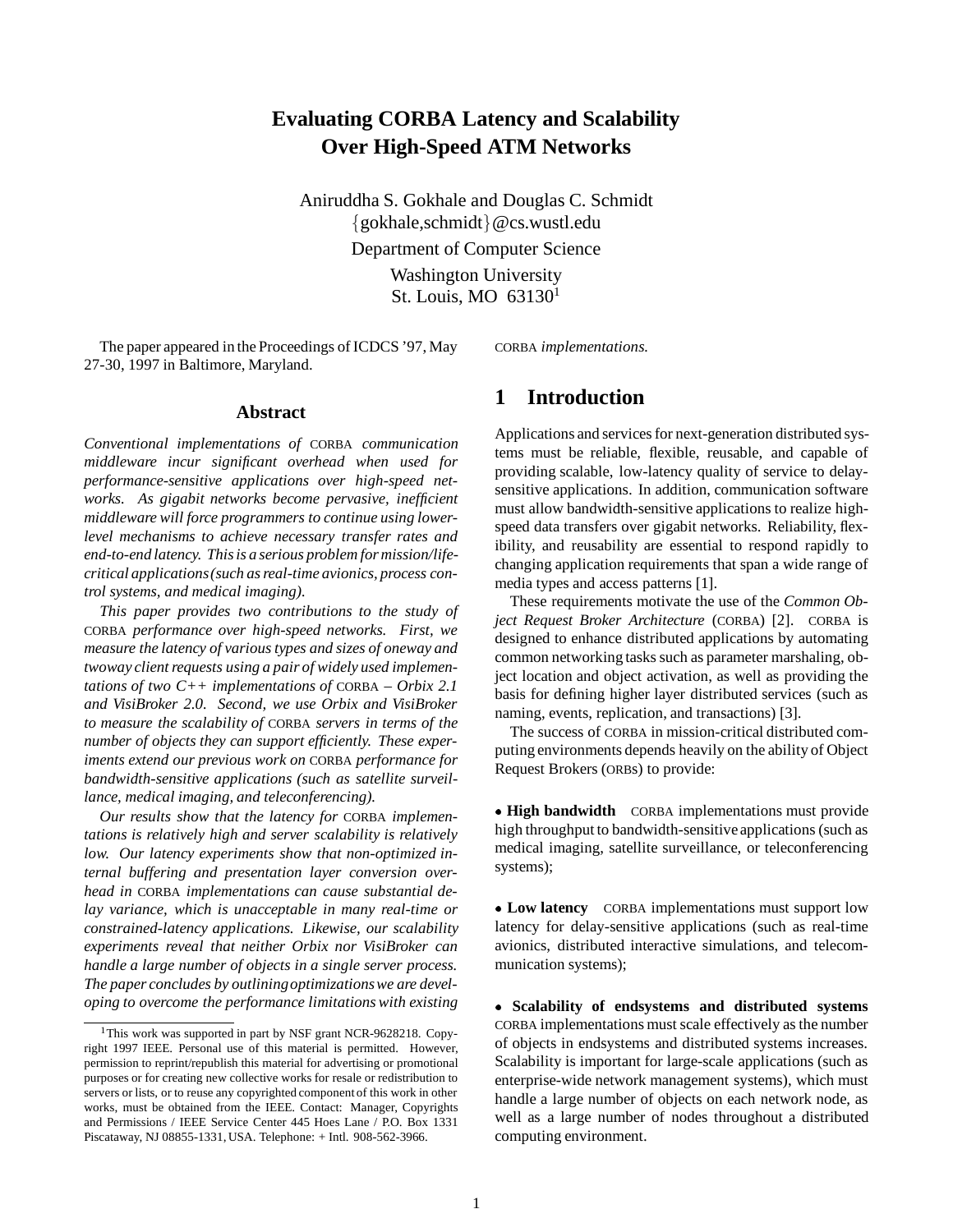High-speed networks (such as ATM and FDDI) now support quality of service guarantees in terms of bandwidth and latency. However, as shown in Section 4, conventional implementations of CORBA incur significant overhead when used for latency-sensitive applications over high-speed networks. If not corrected, this overhead will force developers to avoid CORBA middleware and continue to use lower-level tools (such as sockets). Unfortunately, lower-level tools fail to provide other key benefits of CORBA such as reliability, flexibility and reusability, which are crucial to the success of complex constrained-latency distributed applications [4]. Therefore, it is imperative to eliminate the sources of CORBA overhead shown in this paper.

Previous work [5, 6, 7] has focused on the *throughput performance* of CORBA implementations that transfer large amounts of untyped and richly-typed data. This paper extends earlier work by focusing on *latency* and *scalability*. The research contributions of this paper include the following:

 CORBA **Latency** We measure the performance of two widely used implementations of CORBA (Orbix 2.1 and Visi-Broker 2.0) to determine their oneway and twoway latencies for sending various types (such as chars, shorts, longs, and structs) and sizes (such as  $1, 2, 4, \ldots, 1,024$  units of each data type) of client requests using various invocation strategies (such as static invocation and dynamic invocation). The results of our latency experiments are described in Section 4.

 CORBA **Scalability** We measure how the number of objects in a server affect an ORB's ability to process client requests efficiently. This paper focuses on the scalability of CORBA implementations in endsystem servers (*i.e.,* the number of objects in a server process), rather than distributed scalability (*i.e.,* the number of endsystems in a network). The results of our endsystem scalability experiments are described in Section 4.

In the paper, we pinpoint precisely where the key sources of latency and scalability overhead exist in conventional implementations of CORBA. We used two widely available CORBA implementations (Orbix 2.1 and VisiBroker 2.0) for our experiments. Our findings indicate that the latency overhead of CORBA implementations stem from a variety of sources including (1) lack of integration with advanced OS and network features, (2) inefficient server demultiplexing techniques, (3) long chains of intra-ORB function calls, (4) excessive presentation layer conversions and data copying, and (5) nonoptimized buffering algorithms used for network reads and writes.

The paper is organized as follows: Section 2 outlines the CORBA communication middleware architecture; Section 3 describes our CORBA/ATM testbed and experimental methods; Section 4 presents the key sources of latency and scalability overhead in conventional CORBA implementations over ATM; Section 5 describes our research on developing optimizations that eliminate the performance bottlenecks in existing



Figure 1: Components in the CORBA Distributed Object Computing Model

CORBA implementations; Section 6 describes related work; and Section 7 presents concluding remarks.

# **2 Overview of the CORBA Architecture**

CORBA is an open standard for distributed object computing [2]. Figure 1 illustrates the primary components in the CORBA architecture. The CORBA standard defines a set of components that allow client applications to invoke operations (op) with arguments (args) on object implementations. CORBA enhances application flexibility since object implementations can be configured to run locally and/or remotely without affecting their implementation or use. The responsibility of each component in CORBA and its implications for high-performance distributed computing systems is described below:

 **Object Implementation** This defines operations that implement a CORBA IDL interface. Object implementations can be written in a variety of languages including C, C++, Java, Smalltalk, and Ada.

 **Client** This is the program entity that invokes an operation on an object implementation. Accessing the services of a remote object should be transparent to the caller. Ideally, it should be as simple as calling a method on an object, *i.e.,* obj->op(args). The remaining components in Figure 1 help to support this level of transparency.

 **Object Request Broker (ORB)** When a client invokes an operation, the ORB is responsible for finding the object implementation, transparently activating it if necessary, delivering the request to the object, and returning the response (if any) to the caller.

 **ORB Interface** An ORB is a logical entity that may be implemented in various ways (such as one or more processes or a set of libraries). To decouple applications from implementation details, the CORBA specification defines an abstract interface for an ORB. This interface provides various functions such as converting object references to strings and vice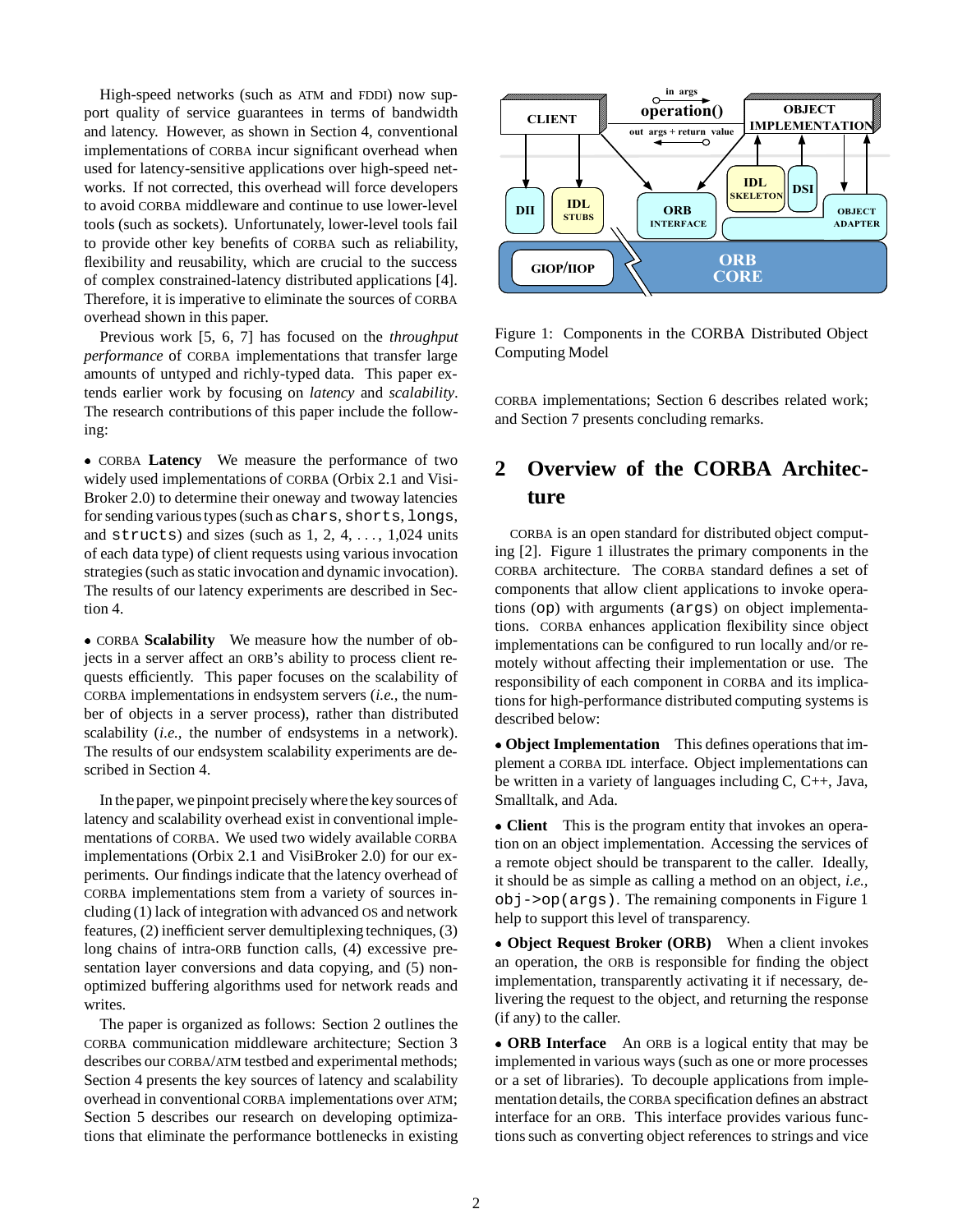versa, and creating argument lists for requests made through the dynamic invocation interface (DII) described below.

 **CORBA IDL Stubs and Skeletons** CORBA IDL stubs and skeletons serve as the "glue" between the client and server applications, respectively, and the ORB. Stubs marshal typed data objects from a high-level application representation to a low-level packet representation, whereas skeletons demarshal the low-level packet representation back into a typed data object that is meaningful to the application. The transformation between CORBA IDL definitions and the target programming language is automated by a CORBA IDL compiler. The use of a compiler reduces the potential for inconsistencies between client stubs and server skeletons and increases opportunities for automated compiler optimizations.

 **Dynamic Invocation Interface (DII) and Dynamic Skeleton Interface (DSI)** The DII allows a client to access the underlying request mechanisms provided by an ORB. Applications use the DII to dynamically issue requests to objects without requiring IDL interface-specific stubs to be linked in the process. Unlike IDL stubs (which only allow RPC-style twoway and oneway requests), the DII also allows clients to make non-blocking *deferred synchronous* calls, which separate send and receive operations.

The DSI is the server side's analogue to the client side's DII. The DSI allows an ORB to deliver requests to an object implementation or ORB bridge that has no compile-time knowledge of the type of object it is implementing. The client making the request need not be aware that the implementation is using the type-specific IDL skeletons or the dynamic skeletons.

 **Object Adapter** The Object Adapter assists the ORB by demultiplexing requests to the target object and dispatching operation upcalls on the object. In addition, the Object Adapter associates object implementations with the ORB. Object Adapters can be specialized to provide support for certain object implementation styles (such as OODB Object Adapters for persistence, library Object Adapters for non-remote objects, and real-time Object Adapters [8] for applications that require QoS guarantees).

The use of CORBA as communication middleware enhances application flexibility and portability by automating many common development tasks such as object location, parameter marshaling, and object activation. CORBA is an improvement over conventional procedural RPC middleware (such as OSF DCE and ONC RPC) since it supports object-oriented language features (such as encapsulation, interface inheritance, parameterized types, and exception handling) and more flexible communication mechanisms (such as object references that support peer-to-peer communication and dynamic invocation capabilities). These features enable complex distributed and concurrent applications to be developed more rapidly and correctly.

The primary drawback to using higher-level middleware like CORBA is its potential for low throughput, high latency, and lack of scalability over high-speed networks. In general, existing implementations of CORBA have not been optimized



Figure 2: General Path of CORBA Requests

significantly since performance has not generally been an issue on low-speed networks. Figure 2 shows the general path that CORBA implementations use to transmit requests from client to server for remote operation invocations. In Section 4.3, we show the corresponding path for the Orbix 2.1 and VisiBroker 2.0 ORBs and precisely pinpoint the sources of overhead existing along the data path. It is beyond the scope of this paper to discuss the limitations with the CORBA communication model (see [9] for a synopsis).

# **3 CORBA/ATM Testbed and Experimental Methods**

This section describes our CORBA/ATM testbed and outlines our experimental methods.

### **3.1 Hardware and Software Platforms**

The experiments in this section were conducted using a FORE systems ASX-1000 ATM switch connected to two dual-processor UltraSPARC-2s running SunOS 5.5.1. The ASX-1000 is a 96 Port, OC12 622 Mbs/port switch. Each UltraSparc-2 contains two 168 MHz Super SPARC CPUs with a 1 Megabyte cache per-CPU. The SunOS 5.5.1 TCP/IP protocol stack is implemented using the STREAMS communication framework. Each UltraSparc-2 has 256 Mbytes of RAM and an ENI-155s-MF ATM adaptor card, which supports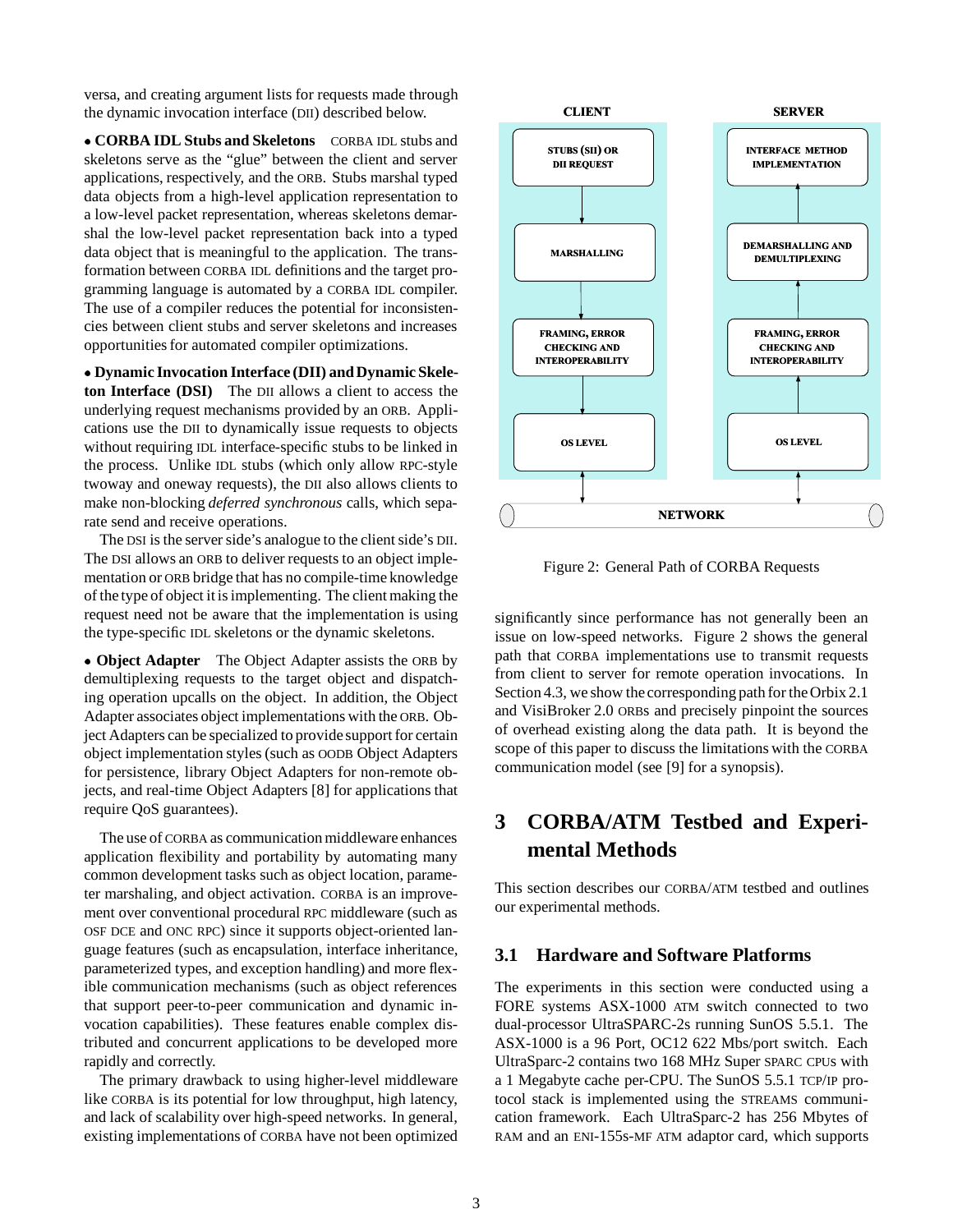155 Megabits per-sec (Mbps) SONET multimode fiber. The Maximum Transmission Unit (MTU) on the ENI ATM adaptor is 9,180 bytes. Each ENI card has 512 Kbytes of on-board memory. A maximum of 32 Kbytes is allotted per ATM virtual circuit connection for receiving and transmitting frames (for a total of 64 K). This allows up to eight switched virtual connections per card.

### **3.2 Traffic Generators**

Our earlier studies [5, 6, 4, 7] tested bulk data performance using "flooding models" that transferred untyped bytestream data, as well as richly typed data between hosts using several implementations of CORBA and other lower-level mechanisms like sockets. On the client-side, these experiments measured the static invocation interface (SII) and the dynamic invocation interface (DII) provided by the CORBA implementations. The SII allows a client to invoke a remote method via static stubs generated by a CORBA IDL compiler, which is useful when client applications know the interface offered by the server at compile-time. In contrast, the DII allows a client to access the underlying request mechanisms provided by an ORB directly, which is useful when the applications do not know the interface offered by the server until run-time.

The experiments conducted for this paper extend our earlier throughput studies by measuring the end-to-end latency and request demultiplexing overhead that is incurred when invoking various request sizes on a range of objects maintained by a CORBA server. In addition, we measure CORBA scalability by determining the performance impact from increasing the number of objects in an endsystem server process.

Traffic for the latency experiment was generated and consumed by the Orbix 2.1 and VisiBroker 2.0 implementations of TTCP [10] (TTCP is a widely used benchmarking tool to evaluate the performance of TCP/IP and UDP/IP networks). In this case, we defined both oneway and twoway CORBA operations. The flow of control is uni-directional in oneway operations (*i.e.,* the client need not block until the server executes the operation), whereas in twoway operations the client blocks until the operation returns. We measured round-trip latency using the twoway CORBA operations. Each operation transfers a sequence of various data types. In addition, we measured operations that did not use any parameters to determine "best case" latency.

The following data types were used for all of the tests: primitive types (short, char, long, octet, double) and a C++ struct composed of all the primitives (BinStruct). The CORBA implementation transferred the data types using IDL sequences, which are dynamicallysized arrays. The IDL definition used in the test is shown in the Appendix A.

## **3.3 TTCP Parameter Settings**

Earlier studies [11, 12, 13, 4, 7] of transport protocol performance over ATM demonstrate the performance impact of parameters such as the size of socket queues, data buffer, and

number of target objects on an endsystem (*e.g.,* a server). Therefore, our TTCP benchmarks systematically varied these parameters for each type of data as follows:

 **Socket queue size** The sender and receiver socket queue sizes used were 64 K bytes, which is the maximum on SunOS 5.5. These parameters influence the size of the TCP segment window, which has been shown [13, 7] to significantly affect CORBA-level and TCP-level performance on high-speed networks.

 **TCP "No Delay" option** Since the request sizes for our tests are relatively small, the TCP NODELAY option is set on the client side. Without the TCP NODELAY option, the client's TCP uses Nagel's algorithm, which buffers "small" requests until the preceding small request is acknowledged. On high-speed networks the use of Nagel's algorithm can increase latency unnecessarily. Since this paper focuses on measuring the latency of small requests, we enabled the TCP NODELAY option to send packets immediately.

 **Data buffer size** For the latency measurements, the sender transmits parameter units of a specific data type incremented in powers of two, ranging from 1 to 1,024. Thus, for shorts (which are two bytes long on the SPARCs), the sender buffers ranged from 2 bytes to 2,048 bytes. In addition, we also measured the latency of remote method invocations that had no parameters.

 **Number of target objects** Increasing the number of objects on the server increases the demultiplexing effort required to dispatch the incoming request to the appropriate object. To pinpoint the latency overhead in this demultiplexing process, and to evaluate the scalability of CORBA implementations, our experiments used a range of objects (1, 100, 200, 300, 400, and 500) on the server.

### **3.4 Profiling Tools**

Detailed timing measurements used to compute latency were made with the gethrtime system call available on SunOS 5.5. This system call uses the SunOS 5.5 high-resolution timer, which expresses time in nanoseconds from an arbitrary time in the past. The time returned by gethrtime is very accurate since it does not drift.

The profile information for the empirical analysis was obtained using the Quantify performance measurement tool. Quantify analyzes performance bottlenecks and identifies sections of code that dominate execution time. Unlike traditional sampling-based profilers (such as the UNIX gprof tool), Quantify reports results without including its own overhead. In addition, Quantify measures the overhead of system calls and third-partylibraries without requiringaccess to source code.

### **3.5 Invocation Strategies**

One source of latency incurred by CORBA implementations in high-speed networks involves the *operation invocation*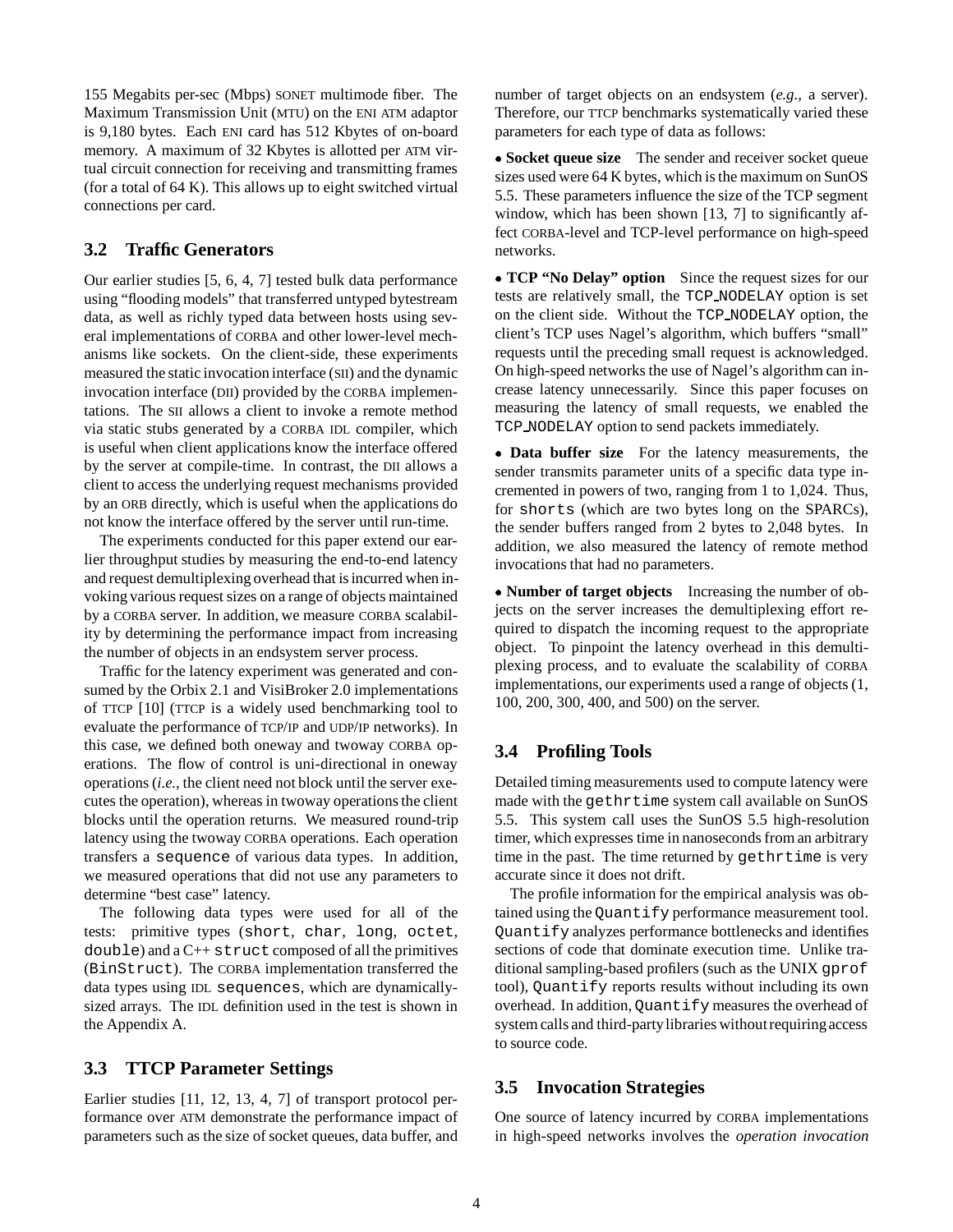*strategy*. This strategy determines whether the requests are invoked via the static or dynamic interfaces and whether the client expects a response from the server. In our experiments, we measured the following operation invocation strategies defined by the CORBA specification:

 **Oneway static invocation** The client uses the SII stubs generated by the CORBA IDL compiler for the oneway operations defined in the IDL interface. For oneway operations the CORBA standard specifies "best-effort" delivery semantics, *i.e.,* no application-level acknowledgment is passed back to the requester. IONA and Visigenic both use TCP/IP to transmit oneway operations;

 **Twoway static invocation** The client uses the static invocation interface (SII) stubs for twoway operations defined in IDL interfaces. After each twoway operation is invoked the client blocks until an acknowledgment is received (*i.e.,* the operation returns). In our experiments, we defined twoway operations to return "void," thereby minimizing the size of the acknowledgment from the server;

 **Oneway dynamic invocation** The client uses the DII to build a request at run-time and uses the CORBA Request class to make the requests;

 **Twoway dynamic invocation** The client uses the dynamic invocation interface (DII) to make the requests, but blocks until the call returns from the server.

We measured the average latency for 100 client requests for every 1, 100, 200, 300, 400, and 500 objects on the server. In every request, we invoked the same method. We restricted the number of requests per object to 100 since neither ORB could handle a larger numbers of requests without crashing.

## **3.6 Target Object Demultiplexing Strategies**

Another source of overhead incurred by CORBA implementations in high-speed networks involves the time the ORB's Object Adapter spends demultiplexing requests to target objects. The type of demultiplexing strategy used by an ORB significantly affects its scalability. Scalability is important for applications like enterprise-wide network management systems, which must handle agents containing a potentially large number of managed objects on each ORB endsystem.

Conventional ORBs (including Orbix and VisiBroker) demultiplex client requests to the appropriate operation of the target object implementation using the following steps (shown in Figure 3):

 **Steps 1 and 2** The OS protocol stack demultiplexes the incoming client request multiple times (*e.g.,* through the data link, network, and transport layers, as well as the user/kernel boundary) to the ORB's Object Adapter;

 **Steps 3 and 4** The Object Adapter uses the addressing information in the client request to locate the appropriate target object implementation and associated IDL skeleton;



Figure 3: Demultiplexing Client Requests to CORBA Target Object Implementations

**Step 5** The IDL skeleton locates the appropriate operation, demarshals the request buffer into the operation parameters, and performs the upcall to the operation.

Demultiplexing client requests through all these layers is expensive, particularly when a large number of operations appear in an IDL interface and/or a large number of objects are managed by an ORB.

Our prior work [5, 14] analyzed the impact of various IDL skeleton demultiplexing techniques (such as linear search and direct demultiplexing). However, in many applications the number of operations defined per-IDL interface is relatively small and static, compared to the number of potential objects, which can be quite large and dynamic. To evaluate the scalability of the CORBA implementations in this paper, therefore, we varied the number of objects residing in the server process from 1 to 500, by increments of 100. The server used the *shared* activation mode, where all objects on the server are managed by the same process.

## **3.7 Request Generation Algorithms**

One way to optimize the demultiplexing overhead described above is to have the Object Adapter cache recently accessed target objects. Caching is particularly useful if client operations arrive in "request trains," where a server receives a series of requests for the same target object. By caching information about an object, the server can reduce the overhead of locating the object for every incoming request.

The CORBA standard does not mandate the use of caching. Therefore, ORB implementations are not obliged to support it. To determine if caching was used (and to measure its effectiveness), we devised the following two algorithms, *Request Train* and *Round Robin*, to invoke client requests and calculate average latency: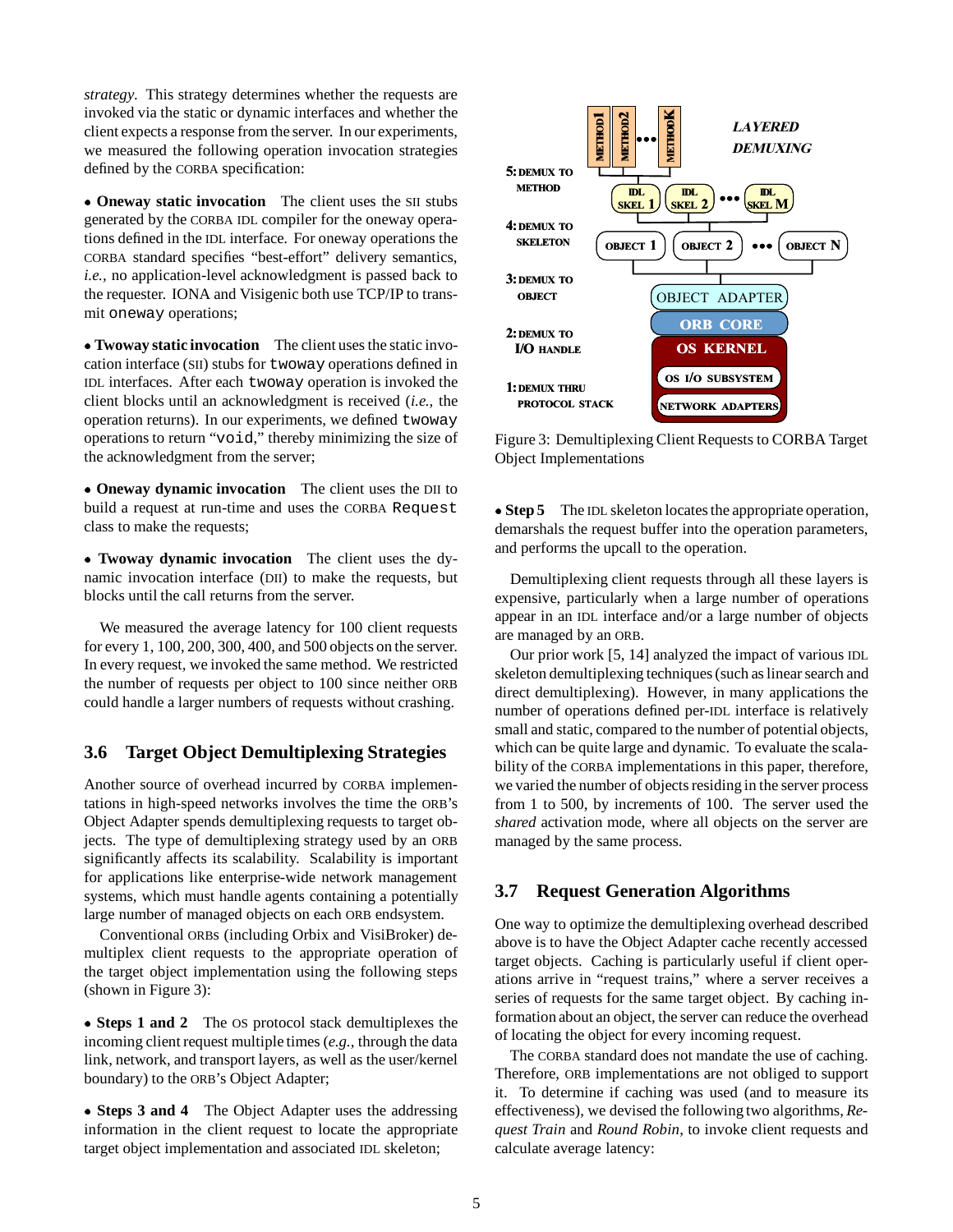**Request Train algorithm** The Request Train algorithm generates client requests in a manner that measures the presence and benefits of ORB Object Adapter caching, as follows:

```
const int MAXITER = 100;
long sum = 0;Profile_Timer timer; // Begin timing.
for (int j = 0; j < num\_objects; j++){
  for (int i = 0; i < \text{MAXITER}; i++) {
     // Use one of the 2 invocation strategies
     // to call the send() method on object_#j
     // at the server...
     sum += timer.current time ();
  }
}
avg_latency = sum / (MAXITER * num_objects);
```
This algorithm does not change the destination object until MAXITER requests are performed. If a server is caching information about recently accessed objects, the Request Train algorithm should elicit different performance characteristics than the Round Robin algorithm described next.

 **Round Robin algorithm** The Round Robin algorithm iterates MAXITER times, each time invoking the send operation on a different object reference (an object reference is a client-side entity that behaves as a proxy on behalf of the object residing on the server). The Round Robin algorithm is defined as follows:

```
const int MAXITER = 100;
long sum = 0;Profile_Timer timer; // Begin timing.
for (int i = 0; i < MAXITER; i++){
  for (int j = 0; j < num objects; j_{++}) {
     // Use one of the 2 invocation strategies
     // to call the send() method on object_#j
     // at the server...
     sum += timer.current_time ();
  }
}
avg_latency = sum / (MAXITER * num_objects);
```
# **4 Performance Results for CORBA Latency and Scalability over ATM**

This section presents the performance results from our latency and scalability experiments. Sections 4.1 and 4.2 describe the blackbox experiments that measure end-to-end communication delay from client requester to a range of server target objects using a variety of types and sizes of data. Section 4.3 describes a whitebox empirical analysis using Quantify to precisely pinpoint the overheads that yield these results. Our measurements include the overhead imposed by all the layers shown in Figure 2.

## **4.1 Blackbox Results for Parameterless Operations**

In this section, we describe the results for sending parameterless operations using the Round Robin and Request Train invocation strategies.

**Latency and scalability of parameterless operations** Figures 4 and 5 depict the average latency for the parameterless operations using the Request Train variation of our request generation algorithm. Likewise, Figures 6 and 7 depict the average latency for invoking parameterless operations using the Round Robin algorithm.

These figures reveal that the results for the Request Train experiment and the Round-Robin experiment are essentially identical. Thus, it appears that neither ORB supports caching of server objects. As a result, the remainder of our tests only use the Round Robin algorithm.

 *Twoway latency* – The figures illustrate that that the performance of VisiBroker was relatively constant for twoway latency. In contrast, Orbix's latency grew as the number of objects increased. The rate of increase was approximately 1.12 times for every 100 additional objects on the server.

Tracing the CORBA run-time system calls using truss revealed the problem with Orbix. When Orbix 2.1 is run over ATM networks, it opens a new TCP connection (and thus a new socket descriptor) for every object reference.<sup>2</sup> This has the following consequences:

- **–** *Increased demultiplexing overhead* Opening a new socket connection for each object reference degrades latency significantly since the OS kernel must search the socket endpoint table to determine which descriptor should receive the data.
- **–** *Limited scalability* As the number of objects grows, all the available descriptors on the client and server were exhausted. We used the UNIX ulimit command to increase the number of descriptors to 1,024, which is the maximum supported per-process on SunOS 5.5 without reconfiguring the kernel. Thus, we were limited to approximately 1,000 object references per-server process on Orbix over ATM.

In contrast, VisiBroker did not create socket descriptors for every object reference. Instead, a single connection and socket descriptor were shared by all object references in the client. Likewise, a single connection and socket descriptor were shared by all target object implementations in the server. This, combined with its hashing-based demultiplexing scheme for locating objects and methods, significantly reduces latency. In addition, we were able to obtain object references for more than 1,000 objects.

 *Oneway latency* – The figures illustrate that in case of VisiBroker, the oneway latency remains roughly constant as the number of objects on the server increase. However, Orbix's latency grows as the number of objects increase. Figures 4 and 6 reveal an interesting

<sup>2</sup>Interestingly, when the Orbix client is run over Ethernet it only uses a single socket on the client, regardless of the number of objects in the server process.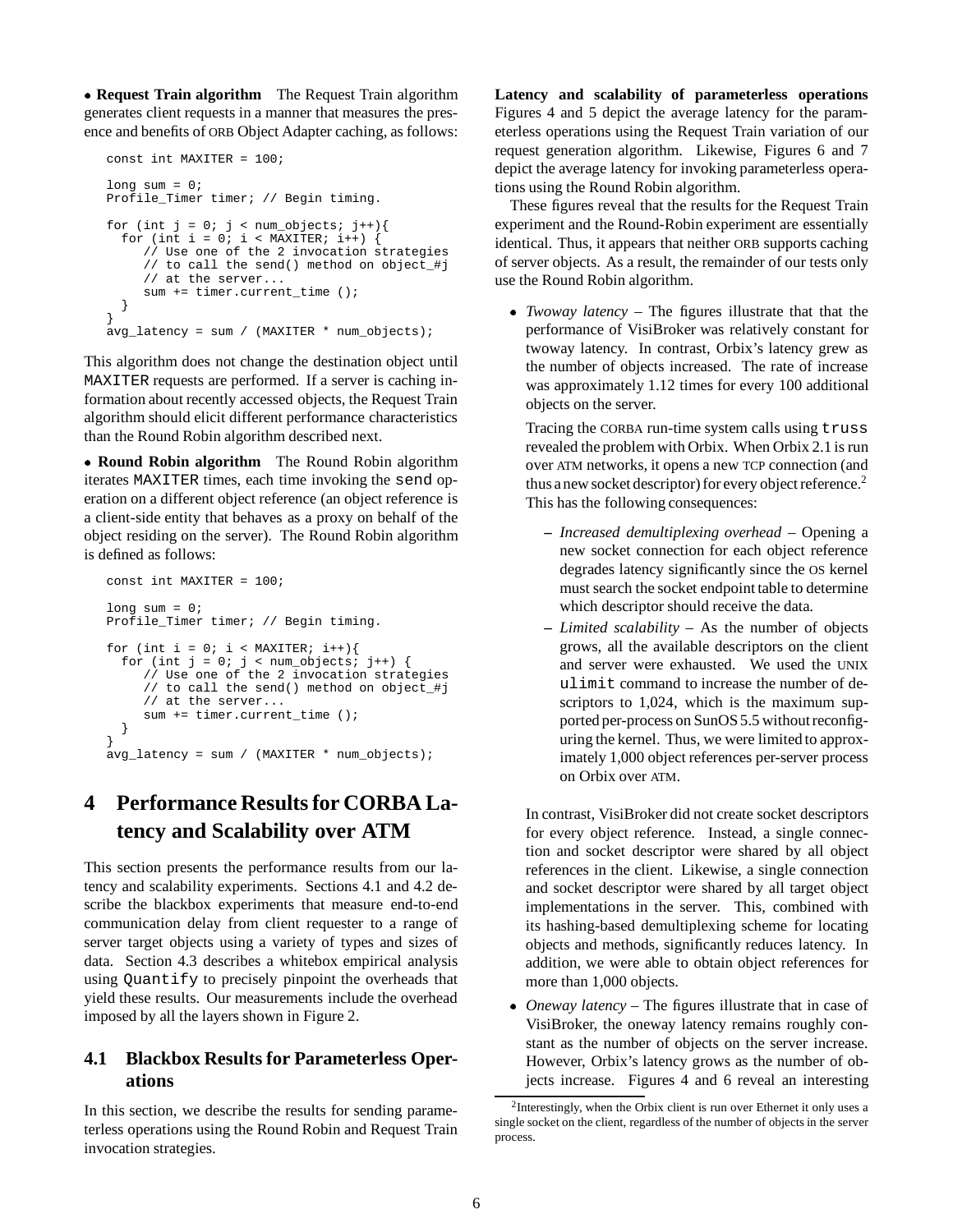

Figure 4: Orbix: Latency for Sending Parameterless Operation using Request Train Requests



Figure 5: VisiBroker: Latency for Sending Parameterless Operation using Request Train Requests

case with Orbix's oneway latency. The oneway SII and DII latencies remain slightly less than their corresponding twoway latencies until 200 objects on the server. Beyond this, the oneway latencies exceed their corresponding twoway latencies. Orbix opens a new TCP connection (and hence a new socket descriptor) for every object reference. Since the oneway calls do not involve any server response to the client, the client is able to send requests without blocking. As explained in Section 4.3.3, due to the large number of open TCP connections and inefficient demultiplexing strategies, the receiver is unable to keep pace with the sender. As a result the underlying transport protocol (TCP in this case) is required to invoke flow control techniques to slow down the sender. As the number of objects increase, this flow control overhead becomes dominant thereby increasing oneway latency. In contrast, the twoway latency does not incur this flow control overhead since the sender blocks for a response after every request.

Figure 8 compares the twoway latencies obtained for sending parameterless operations for Orbix and VisiBroker with that of a low-level C implementation that uses sockets. The twoway latency comparison reveals that the VisiBroker and Orbix versions perform only 50% and 46% as well as the C



Figure 6: Orbix: Latency for Sending Parameterless Operation using Round Robin Requests



Figure 7: VisiBroker: Latency for Sending Parameterless Operation using Round Robin Requests



Figure 8: Comparison of Twoway Latencies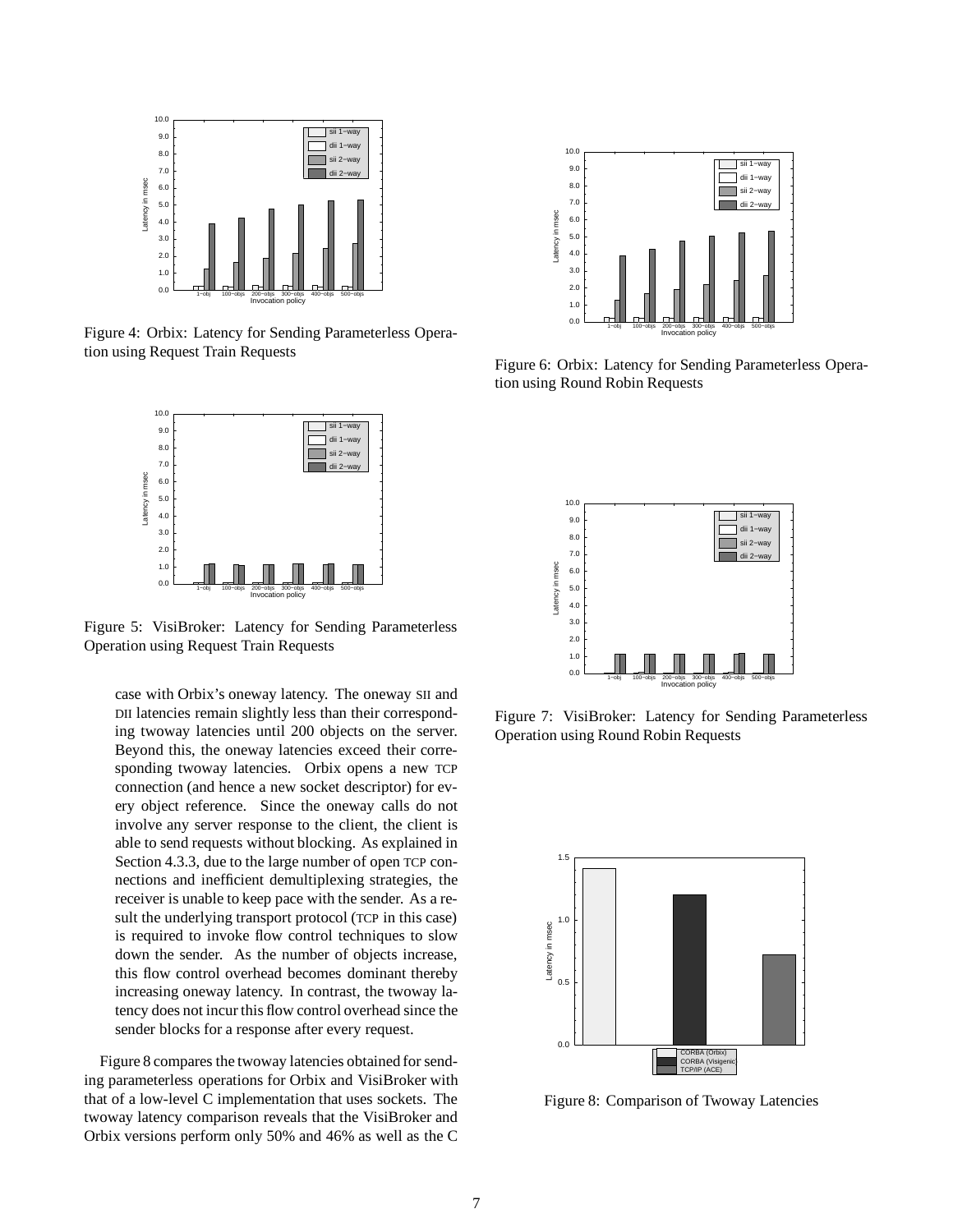version, respectively.

#### **4.1.1 Summary of Results for Parameterless Operations**

- Neither ORB we measured caches recently accessed object references in the Object Adapter. As a result, the latency for the Request Train and Round Robin cases are nearly equivalent;
- Oneway latencies for VisiBroker remained relatively constant with increase in the number of objects on the server. However, the oneway latency for Orbix increases roughly linearly with increase in the number of objects;
- Oneway latencies for Orbix exceed their corresponding twoway latencies beyond 200 objects on the server. This is due primarily to the flow control mechanism used by the underlying transport protocol to slow down the fast sender;
- Twoway latency for VisiBroker remains relatively constant as the number of objects increases. This is due primarily to the efficient demultiplexing based on hashing used by VisiBroker. In addition, VisiBroker does not open a new connection for every object reference;
- Twoway latency for Orbix increases linearly at a rate of roughly 1.12 per 100 object increment. As explained earlier, this is due primarily to the inefficient demultiplexing strategy and an open TCP connection per object reference;
- Twoway DII latency in VisiBroker is comparable to its twoway SII latency. This is due to the ability to reuse CORBA thereby requiring to create the request only once. The CORBA 2.0 specification does not dictate which of these semantics is correct, so an implementation is free to use either approach.
- Twoway DII latency in Orbix is roughly 2.6 times that of its twoway SII latency. In Orbix DII, a new request has to be created per invocation;
- Twoway DII latency for Orbix is always greater than its twoway SII latency, whereas for VisiBroker they are comparable. The reasons is that Orbix creates a new request for every DII invocation. In contrast, VisiBroker recycles the request.

## **4.2 Blackbox Results for Parameter Passing Operations**

Figures 9 through 16 depict the average latency for sending richly-typed struct data and untyped octet data using (1) the twoway operation invocation strategies (described in Section 3.5) and (2) varying the number of server-side objects (described in Section 3.6). These figures reveal that as the sender buffer size increases the marshaling and data copying overhead also grows [5, 6], thereby increasing latency. These results demonstrate the benefit of using more efficient buffer



Figure 9: Orbix Latency for Sending Octets Using Twoway SII



Figure 10: VisiBroker Latency for Sending Octets Using Twoway SII

management techniques and highlyoptimized stubs to reduce the presentation conversion and data copying overhead.

 *Twoway latency* – Figures 9 through 16 reveal that the twoway latency for Orbix increases as (1) the number of server objects and (2) the sender buffer sizes increase. In contrast, for VisiBroker the latency increases only with the size of sender buffers. Figures 13 through 16 also reveal that the latency for the Orbix twoway SII case at 1,024 data units of BinStruct is almost 1.2 times that for VisiBroker.

Similarly, the latency for the Orbix twoway DII case at 1,024 data units of BinStruct is almost 4.5 times that for VisiBroker. In addition, the figures reveal that for Orbix, the latency increases as the number of server objects increase. As shown in 4.3, this is due primarily to the inefficient demultiplexingstrategy used by Orbix. For VisiBroker, the latency remains unaffected as the number of objects increases.

Orbix incurs higher latencies than VisiBroker due to (1) the additional overhead stemming from the inability of Orbix DII to reuse requests and (2) the presentation layer overhead of marshaling and demarshaling the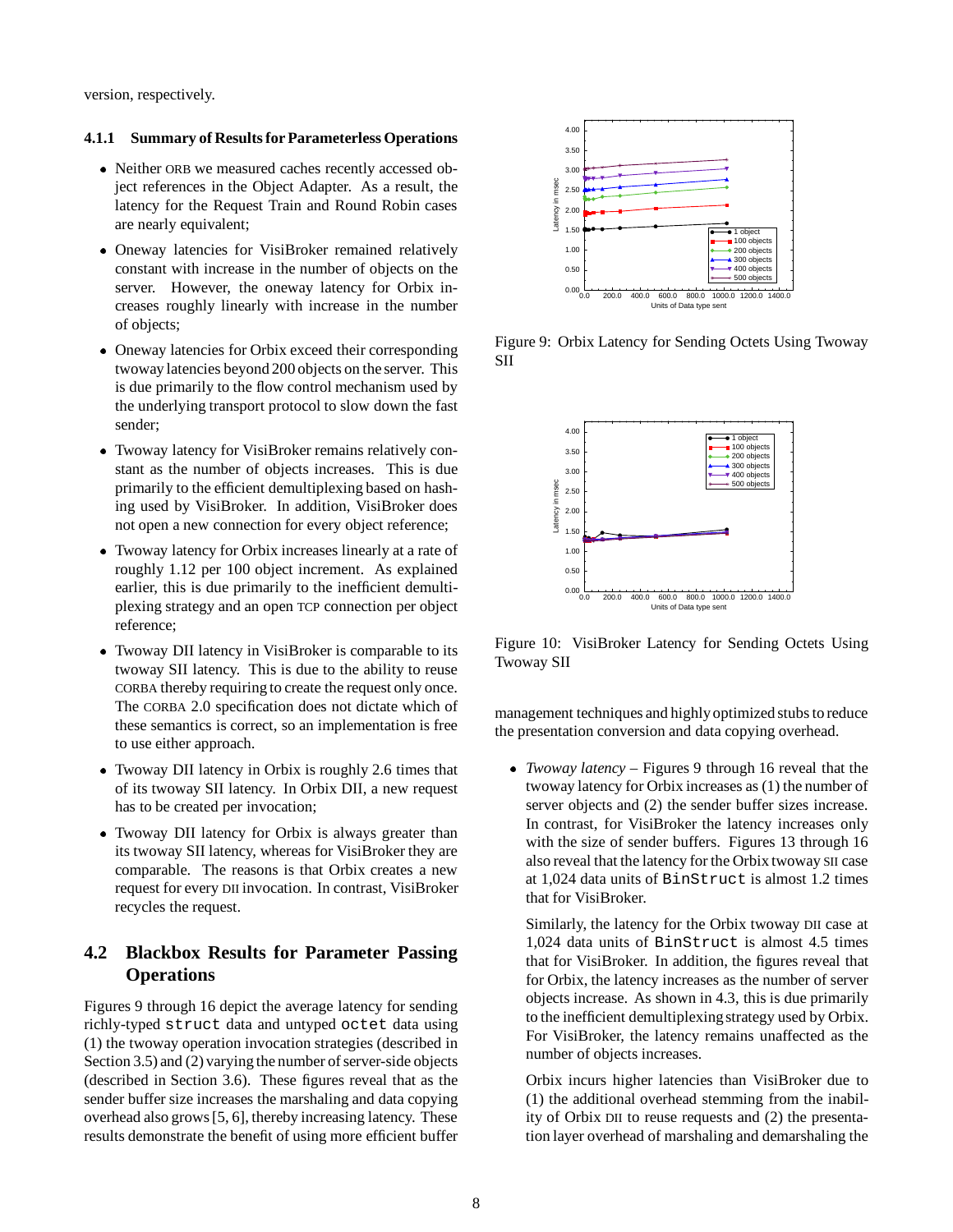

Figure 11: Orbix Latency for Sending Octets Using Twoway DII



Figure 14: VisiBroker Latency for Sending Structs Using Twoway SII

![](_page_8_Figure_4.jpeg)

Figure 12: VisiBroker Latency for Sending Octets Using Twoway DII

![](_page_8_Figure_6.jpeg)

Figure 15: Orbix Latency for Sending Structs Using Twoway DII

![](_page_8_Figure_8.jpeg)

Figure 13: Orbix Latency for Sending Structs Using Twoway SII

![](_page_8_Figure_10.jpeg)

Figure 16: VisiBroker Latency for Sending Structs Using Twoway DII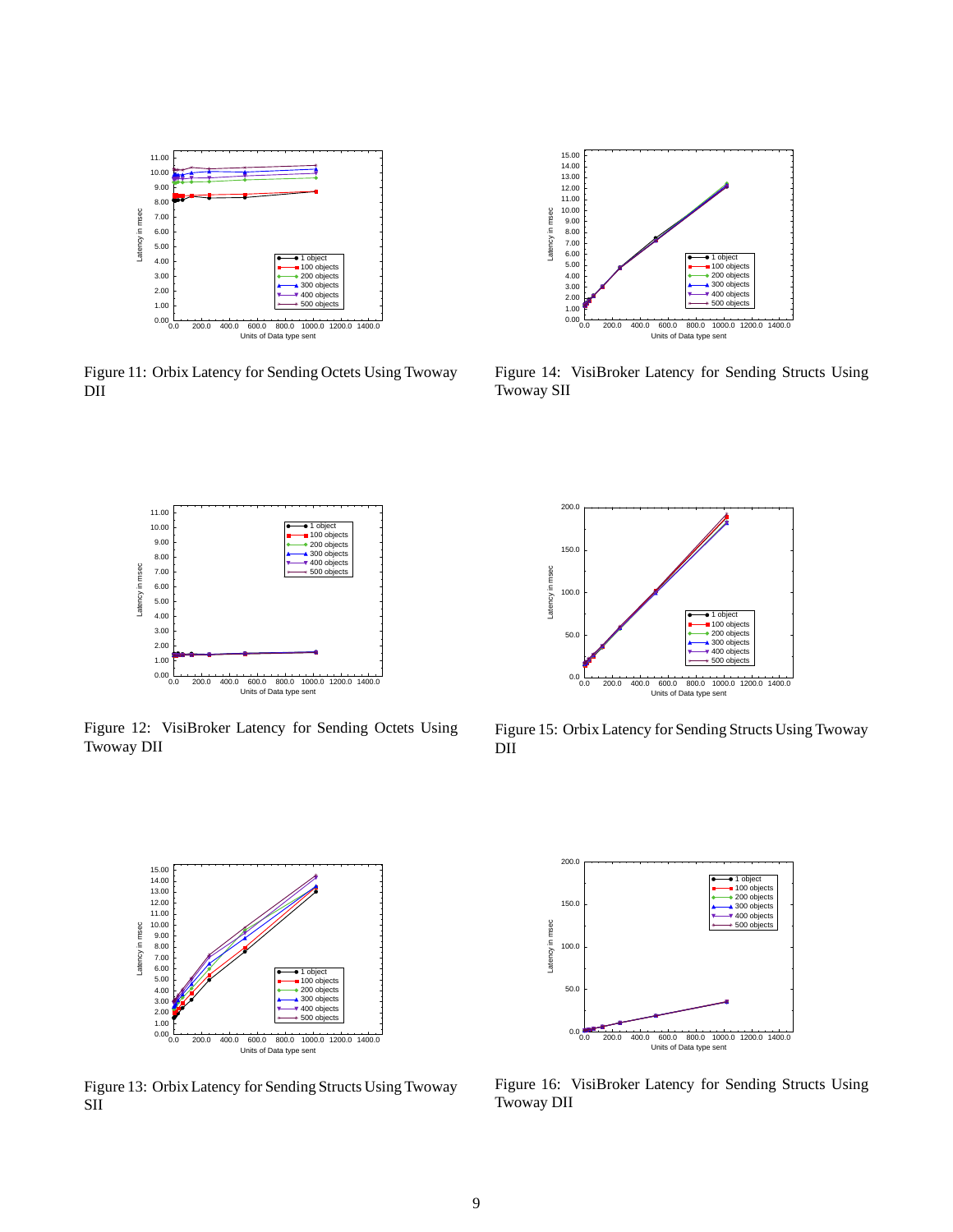BinStructs. These sources of overhead reduce the receiver's performance, thereby triggering the flow control mechanisms of the transport protocol, which impede the sender's progress.

[5, 6] precisely pinpoint the marshaling and data copying overheads when transferring richly-typed data using SII and DII. The latency for sending octetsis significantly less than that for BinStructs due to significantly lower overhead of presentation layer conversions. Section 4.3 presents our analysis of the Quantify results for sources of overhead that increase the latency of client request processing.

#### **4.2.1 Summary of Latency and Scalability Results for CORBA Parameter Passing Operations**

The following summarizes the latency results for parameter passing operations described above:

- Latency for both Orbix and VisiBroker increases linearly with the size of the request. This is due to the increased parameter marshaling overhead;
- VisiBroker exhibits relatively low, constant latency as the number of objects increase, due to its use of hashingbased demultiplexing for objects and IDL skeletons at the receiver. In contrast, Orbix exhibits linear increases in latency based on the number of server objects and the number of operations in an IDL interface. This behavior stems from Orbix's use of linear search at the TCP layer since it opens a connection per object reference. In addition, it also uses linear search for string comparisons in its IDL skeletons;
- The DII performs consistently worse than SII (For twoway Orbix – 3 times for octets, 14 times for BinStructs; for VisiBroker – comparable for octets, and roughly 4 times for BinStructs). Since Orbix does not support reusing the requests, the DII latency for Orbix incurs additional overhead. However, both Orbix and VisiBroker have to populate the request with parameters. This involves marshaling and demarshaling the parameters. The marshaling overhead for BinStructs is more significant than that for octets. As a result, the DII latency for BinStructs is worse compared to that of octets.

## **4.3 Whitebox Analysis of Latency and Scalability Overhead**

Sections 4.1 and 4.2 presented the results of our blackbox performance experiments. This section presents the results of our whitebox profiling to illustrate *why* the two ORBs performed differently. We analyze the Quantify reports on the sources of latency and scalability overhead in CORBA implementations to help explain the variation in the performance results reported in Section 4.

Figures 17 and 18 show the path a CORBA request takes through the client and server using the SII stubs generated

![](_page_9_Figure_10.jpeg)

Figure 17: Request Path Through Orbix Sender and Receiver for SII

by Orbix and VisiBroker IDL compilers, respectively. In addition, the figures show how these two ORBs implement the generic request path shown in Figure 2. Percentages at the side of each figure indicate the contribution to the total processing time for a call to the sendStructSeq method, which was used to perform the operation for sending sequences of BinStructs. The percentages in the figures do not add up to 100 since we do not show the entire contribution of the OS and network device overhead.

The DII request path is similar to the SII path, except that the clients create the request at run-time rather than using the SII stubs generated by the IDL compiler.

#### **4.3.1 Orbix SII Request Flow Overhead**

In Figure 17, the Orbix sender invokes the stub for the ttcp sequence::sendStructSeq method. The request traverses through the invoke and the send routines of the CORBA Request class and ends up in the OrbixChannel class. At this point, it is handled by a specialized class, OrbixTCPChannel, which uses the TCP/IP protocol for communication.

On the receiver side, the request travels through a series of dispatcher classes that locate the intended target object implementation and its associated IDL skeleton. Finally, the ttcp sequence dispatch class demultiplexes the incoming request to the appropriate target object implementation and dispatches its sendStructSeq method with the demarshaled parameters.

On the sender-side, most of the overhead is attributed to the operating system. The Orbix version uses the write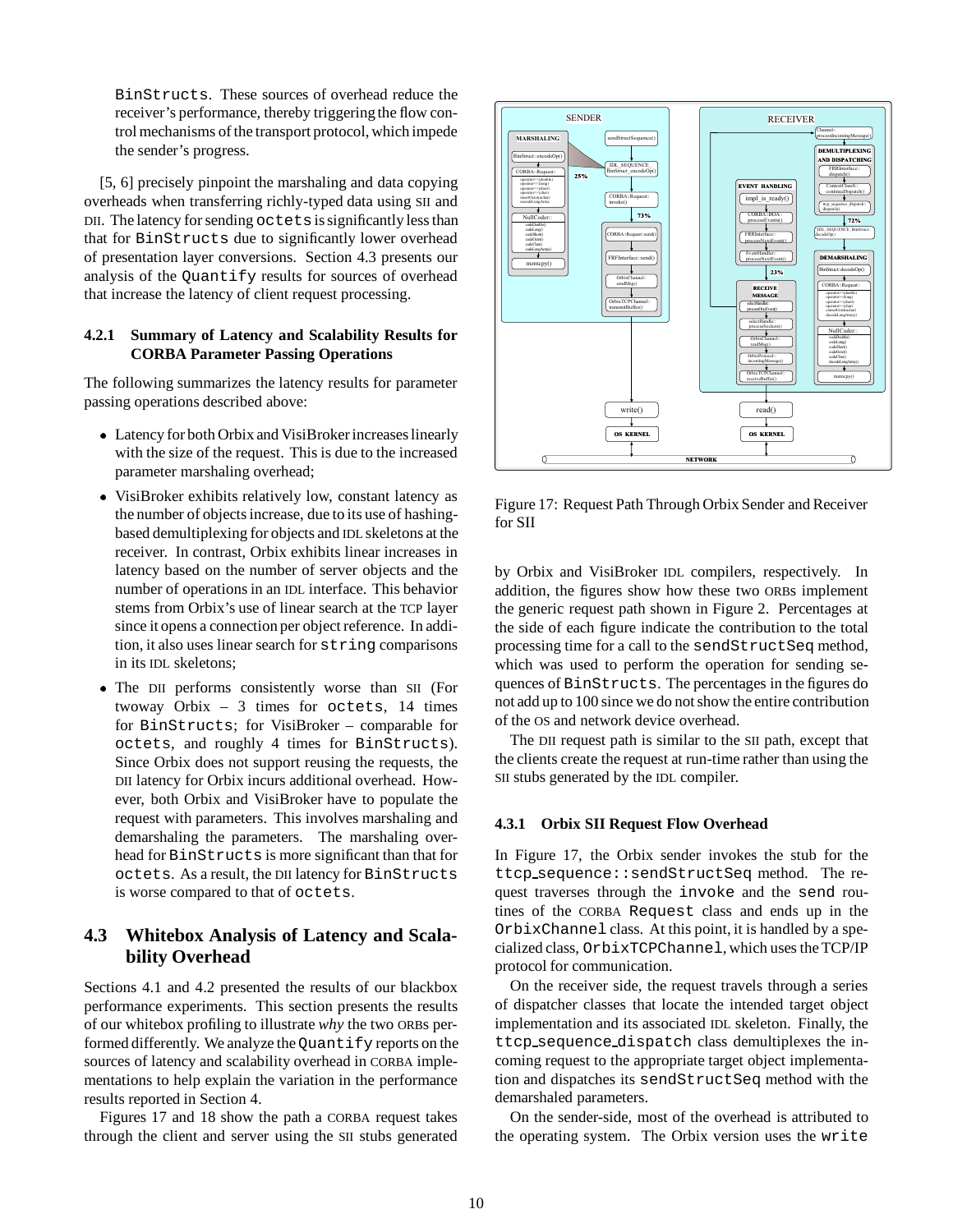![](_page_10_Figure_0.jpeg)

Figure 18: Request Path Through VisiBroker Sender and Receiver for SII

| Comm.  | Request | <b>Analysis</b>    |         |               |
|--------|---------|--------------------|---------|---------------|
| Entity | Train   | <b>Method Name</b> | msec    | $\frac{0}{2}$ |
| Client | NΩ      | read               | 112,795 | 99            |
|        | Yes     | read               | 64,075  | 99            |
| Server | No      | strcmp             | 2,559   | 21.79         |
|        |         | hashTable::        | 1,852   | 15.77         |
|        |         | lookup             |         |               |
|        |         | write              | 949     | 8.08          |
|        |         | select             | 768     | 6.54          |
|        |         | hashTable::        | 600     | 5.10          |
|        |         | hash               |         |               |
|        |         | Selecthandler::    | 406     | 3.45          |
|        |         | processSockets     |         |               |
|        |         | read               | 346     | 2.95          |
|        | Yes     | strcmp             | 2,468   | 21.35         |
|        |         | hashTable::        | 1,810   | 15.66         |
|        |         | lookup             |         |               |
|        |         | write              | 960     | 8.30          |
|        |         | select             | 761     | 6.59          |
|        |         | hashTable::        | 595     | 5.14          |
|        |         | hash               |         |               |
|        |         | Selecthandler:     | 404     | 3.50          |
|        |         | processSockets     |         |               |
|        |         | read               | 323     | 2.79          |

Table 1: Analysis of Target Object Demultiplexing Overhead for Orbix

system call which accounts for 73% of the processing time, due primarily to TCP/IP protocol processing in the SunOS kernel. The rest of the overhead is attributable to marshaling and data copying, which accounts for roughly 25% of the processing time. On the receiver side, the demarshaling layer accounts for almost 72% of the overhead, due largely to the presentation layer conversion overhead incurred while demarshaling incoming parameters.

#### **4.3.2 VisiBroker SII Request Flow Overhead**

In Figure 18, the VisiBroker sender invokes the stub for the sendStructSeq method defined by the ttcp sequence class. The request passes through the send methods of the CORBA::Object and the PMCStubInfo classes. Finally, the request passes through the methods of the PMCIIOPStream class, which implements the Internet Inter-ORB Protocol  $(IIOP)[2]^3$  The IIOP implementation writes to the underlying socket descriptor.

On the receiver side, the IIOP implementation reads the packet using methods of the PMCIIOPStream class, which passes the request to the basic object adapter (BOA). The BOA demultiplexes the incoming request by identifying the skeleton ( sk ttcp sequence::skeleton). The skeleton identifies the object implementation and makes an upcall to the sendStructSeq method of the ttcp sequence i implementation class.

On the sender-side, 56% of the overhead is attributed to the operating system and networking level. The rest of the overhead is attributable to marshaling and data copying which

accounts for roughly 42% of the processing time. On the receiver side, the demarshaling and demultiplexing layer accounts for almost 72% of the processing time. The Visi-Broker implementation spends most of the receiver-side processing time in demarshaling the parameters. In addition, the incoming parameters have to travel through long chain of function calls (shown in Figure 18), which increase the overhead.

#### **4.3.3 Target Object Demultiplexing Overhead**

To evaluate how the CORBA implementations scale for endsystem servers, we instantiated 1, 100, ..., 500 objects on the server. The following discussion analyzes the server-side overhead for demultiplexing client requests to target objects. We analyze the performance of the sendNoParams\_1way method for 500 objects on the server and 10 iterations. The sendNoParams lway method is chosen so that the demultiplexing overhead can be analyzed without being affected by the demarshaling overhead involved with sending richlytyped data as shown in Sections 4.3.1 and 4.3.2.

 **Orbix demultiplexing overhead** Table 1 depicts the affect on latency and scalability of instantiating 500 objects and invoking 10 requests of the sendNoParams 1way method per object using Orbix. Quantify analysis reveals that the performance of both the Round Robin and the Request Train case is similar. In both cases, the client spends most of its time performing network reads.

The server spends  $\sim$  22% of its time doing strcmps used for linearly searching the operation table to lookup the right operation, 16% of the time doing hash table lookups to lookup the right object and its skeleton,  $\sim 8\%$  of the time in writes, and  $\sim$  7% of its time in select. Orbix opens a new socket

<sup>&</sup>lt;sup>3</sup>The IIOP specifies a standard communication protocol between objects on different nodes or between heterogeneous ORBs.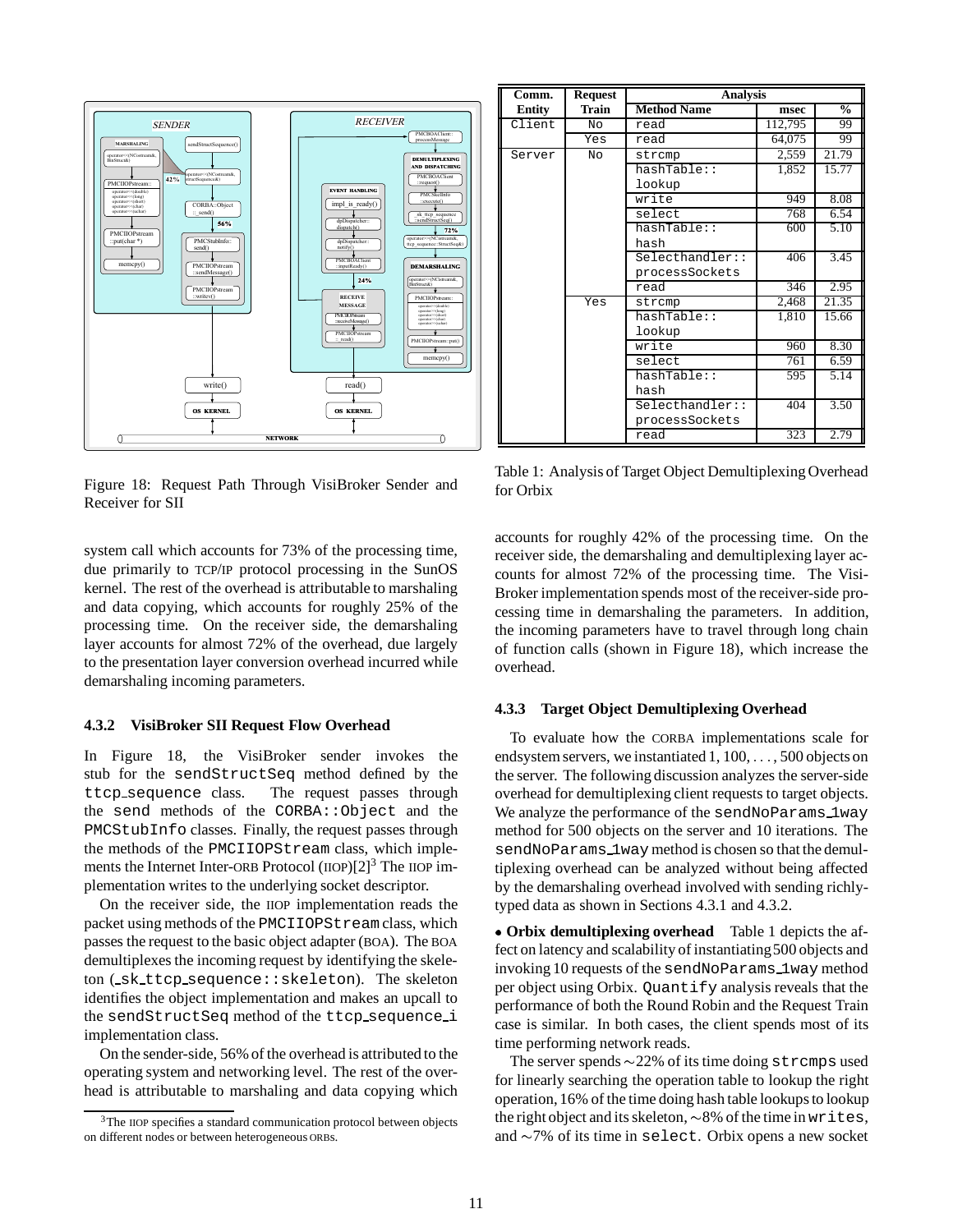| Comm.  | <b>Request</b> | <b>Analysis</b>        |        |               |
|--------|----------------|------------------------|--------|---------------|
| Entity | Train          | <b>Method Name</b>     | msec   | $\frac{0}{0}$ |
| Client | No             | write                  | 10,895 | 99.00         |
|        | Yes            | write                  | 10,992 | 99.00         |
| Server | Nο             | write                  | 393    | 20.84         |
|        |                | $\sim$ NCTransDict     | 138    | 7.31          |
|        |                | $\sim$ NCClassInfoDict | 138    | 7.31          |
|        |                | read                   | 83     | 4.40          |
|        |                | NCOutTbl               | 73     | 3.84          |
|        |                | NCClassInfoDict        | 71     | 3.75          |
|        | Yes            | write                  | 275    | 15.32         |
|        |                | $\sim$ NCTransDict     | 138    | 7.67          |
|        |                | $\sim$ NCClassInfoDict | 138    | 7.67          |
|        |                | read                   | 83     | 4.61          |
|        |                | NCOutTbl               | 73     | 4.03          |
|        |                | NCClassInfoDict        | 71     | 3.93          |

Table 2: Analysis of Target Object DemultiplexingOverhead for VisiBroker

descriptor for every object reference obtained by the client. Hence, to demultiplex incoming requests, Orbix must use select to determine which socket descriptor is ready for reading.

 **VisiBroker demultiplexing overhead** Table 2 depicts the affect on latency and scalability of instantiating 500 objects and invoking 10 iterations of the sendNoParams 1way method per object using VisiBroker. The table revels no significant difference between the Round Robin and Request Train case. The Quantify analysis for the VisiBroker version reveals that the server spends  $\sim$ 15-20% of its time in network writes,  $\sim$ 5% in reads, and  $\sim$ 22% time demultiplexing requests. The demultiplexing process involves reading and managing the internal tables  $(\sim$ NCTransDict, NCOutTbl). These internal tables are used by VisiBroker's hash-based table lookup strategy to demultiplex and dispatch the incoming request to the intended object.

### **Comparison of Orbix and VisiBroker demultiplexing overhead**

- VisiBroker opens one socket descriptor for all object references in the same server process. In contrast, Orbix opens a new socket descriptor for every object reference over ATM networks (described in Section 4.1);
- VisiBroker uses a hashing-based scheme to demultiplex incoming requests to their target object. In contrast, although Orbix also uses hashing to identify the object, a different socket is used for each object. Therefore, the OS kernel must search the list of socket descriptors to identify which one is enabled for reading.

## **4.4 Additional Impediments to CORBA Scalability**

In addition to target object demultiplexing overhead, both versions of CORBA used in our experiments possessed other

impediments to scalability. In particular, neither worked correctly when clients invoked a large number of operations on a large number of target objects accessed via object references.

We were not able to measure latency for more than  $\sim$  1,000 objects since both CORBA implementations crashed when we performed a large number of requests on  $\sim$  1,000 objects. As discussed in Section 4.1, Orbix was unable to support more than  $\sim$  1,000 objects since it opened a separate TCP connection and allocated a new socket for each object in the server process. Moreover, even though VisiBroker supported  $\sim$  1,000 objects, it could not support more than 80 requests per object without crashing when the server had 1,000 objects *i.e.,* no more than a total of 80,000 requests could be handled by Visi-Broker (this appears to be caused by a memory leak). Clearly, these limitationsare not acceptable for mission-critical ORBS.

## **4.5 Summary of Performance Experiments**

The following summarizes our the results of our findings of ORB performance over high-speed networks:

 **Sender-side overhead** Much of the sender-side overhead is in the OS calls used to send requests. Removing this overhead requires the use of optimal buffer manager and tuningdifferent parameters (such as socket queue lengths and flow control strategies) of the underlying transport protocol.

 **Receiver-side overhead** Much of the receiver-side overhead occurs from inefficient demultiplexing and presentation layer conversions (particularly for passing richly-typed data (*e.g.,* structs). Eliminating the demultiplexing overhead requires delayered strategies and fast, flexible message demultiplexing [15]. Eliminating the presentation layer overhead requires optimized stub generators [16, 17] for richlytyped data.

 **Demultiplexing overhead** The Orbix demultiplexing performs worse than VisiBroker demultiplexing since Orbix uses a linear search strategy based on string comparisons for operation demultiplexing. In addition, due to an open TCP connection for every object reference, Orbix has to use the operating system select call to determine the socket descriptors ready for reading.

 **Intra-ORB function calls** Existing ORB implementations suffer from excessive intra-ORB function calls, as shown in Section 4.3. To minimize intra-ORB function calls requires sophisticated compiler optimizations such as integrated layer processing [1].

**• Dynamic invocation overhead** DII performance drops as the size of requests increases. To minimize the dynamic invocation overhead requires allowing reuse of requests and minimizing the marshaling and data copying overhead involved with populating the requests with their intended parameters.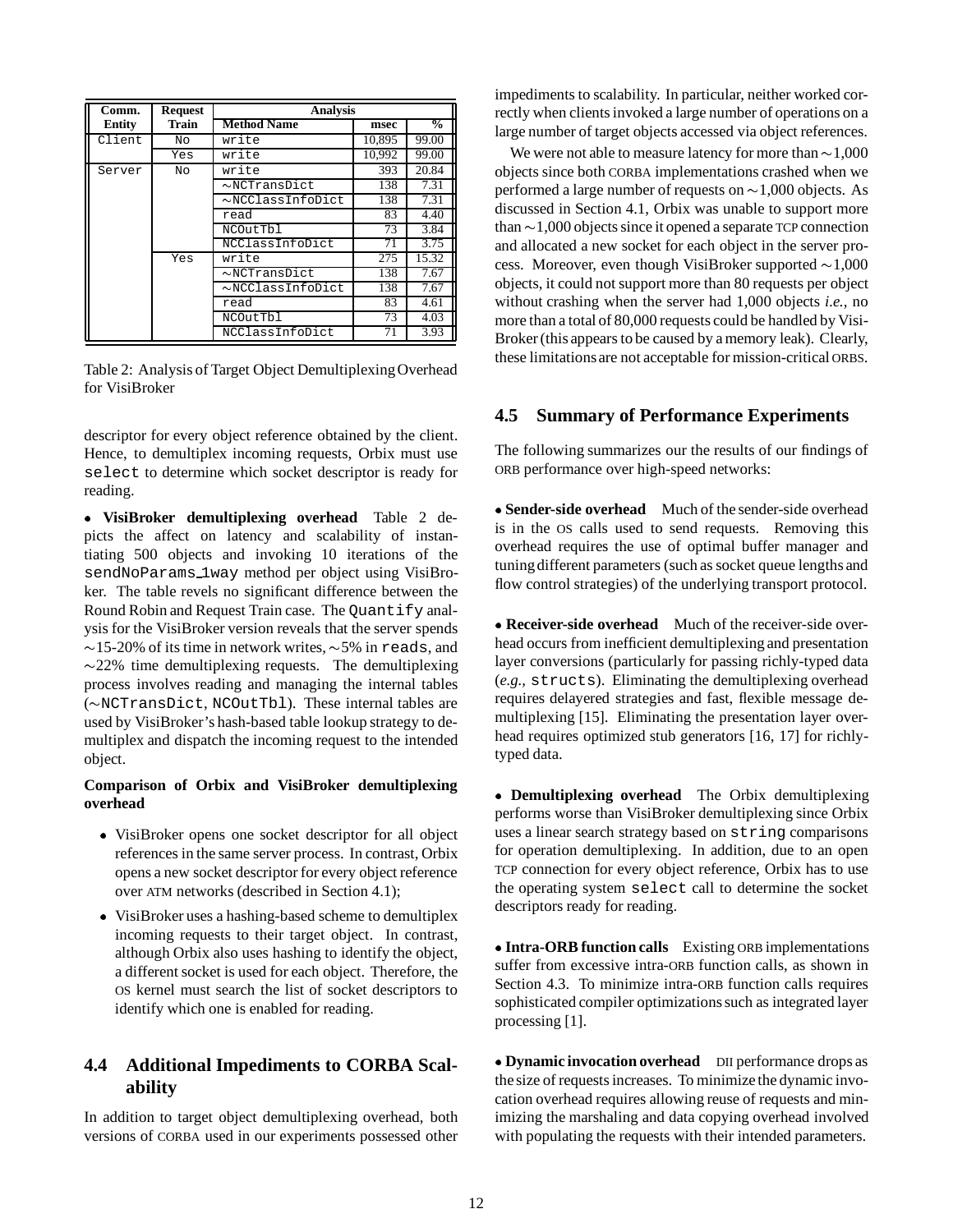![](_page_12_Figure_0.jpeg)

Figure 19: Optimizations for High-Performance, Real-Time ORBs

# **5 Optimizations for High-Performance ORBs**

The performance results reported in this paper reveal the capabilities and limitations of conventional ORBs in terms of latency and scalability. Figure 19 depicts the optimizations we are employing to eliminate the bottlenecks with existing ORBs identified in Section 3. These optimizations are being integrated into a high-performance, real-time ORB called TAO [18, 8].

The research issue we are addressing in TAO is how to provide end-to-end quality of service guarantees to CORBAcompliant applications and services. To accomplish this, we are pursuing an integrated approach that (1) automatically customizes ORBs to take advantage of advanced features offered by operating systems and networks; (2) optimizes generated CORBA IDL stubs to minimize marshaling overhead and to demultiplex incoming requests efficiently; and (3) employs advanced compiler techniques (such as program flow analysis and integrated layer processing) to eliminate excessive intra-ORB function calls.

The central focus of our TAO ORB effort is a portable and feature-rich CORBA kernel that implements the standard CORBA Internet Inter-Operability Protocol (IIOP) as shown in Figure 20. Our IIOP kernel is based on a highly optimized implementation of SunSoft's implementation of the IIOP [19]. It supports the flexible configuration of CORBAcompliant ORBs that can be customized to take advantage of features offered by the underlying network and operating systems (such as resource reservation, zero-copy buffer management, real-time scheduling mechanisms, multi-threading capabilities, and high-speed transport protocols), as well as characteristics of the applications (such as loss tolerance in multimedia applications).

We are developing TAO to overcome the following limita-

![](_page_12_Figure_7.jpeg)

Figure 20: TAO IIOP ORB Core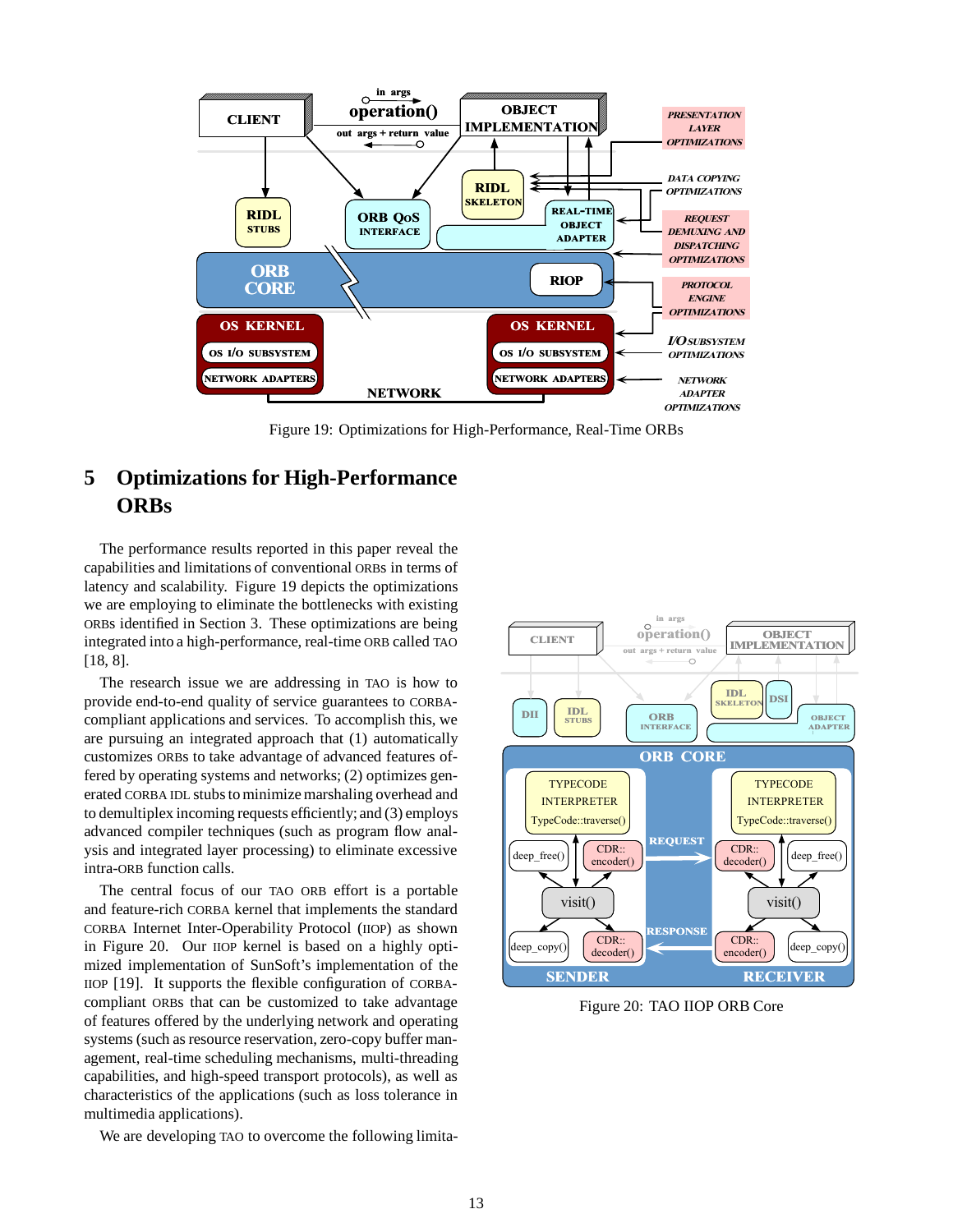tions with existing ORBs:

 **Lack of integration with advanced OS and Network features** Existing ORBs (such as Orbix and VisiBroker) do not fully utilize advanced OS and network features. In contrast, the TAO IIOP kernel provides customizable hooks that enable the ORB and CORBA applications to utilize these features, while interoperating seamlessly with IIOP-compliant ORBs.

 **Non-optimal demultiplexing strategies** Existing ORBs utilize inefficient and inflexible demultiplexing strategies based on layered demultiplexing as explained in Section 4.3 and shown in Figure 21(A). In contrast, TAO utilizes active delayered demultiplexing and explicit dynamic linking [14] shown in Figure 21(C), which makes it possible to adapt and configure optimal strategies for dispatching client requests within ORB endsystems and CORBA bridges.

 **Excessive data copying and intra-**ORB **calls** Existing ORBs are not optimized to reduce the overhead of data copies. In addition, these ORBs suffer from excessive intra-ORB function call overhead as shown in Section 4.3. In contrast, TAO uses advanced compiler techniques (such as program flow analysis [20, 21] and integrated layer processing (ILP)) [1] to automatically omit unnecessary data copies between the CORBA infrastructure and applications. In addition, ILP reduces the overhead of excessive intra-ORB function calls. Most importantly, this streamlining can be performed without requiring modifications to the standard CORBA specification.

 **Inefficient presentation layer conversions** Existing ORBs are not optimized to generate efficient stubs and skeletons. As a result, they incur excessive marshaling and demarshaling overhead ([5, 6] and this paper in Figures 17 and 18). In contrast, TAO produces and configures multiple encoding/decoding strategies for CORBA interface definition language (IDL) descriptions. Each strategy can be configured for different time/space tradeoffs between compiled vs. interpreted CORBA IDL stubs and skeletons [22], and the application's use of parameters (*e.g.*, pass-without-touching, read-only, mutable).

 **Non-optimized buffering algorithms used for network reads and writes** Existing ORBS utilize non-optimized internal buffers for writing to and reading from the network, as shown in Section 4.3. This causes the ORBs to spend a significant amount of time doing reads and writes. In contrast, TAO utilizes optimal buffer choices to reduce this overhead;

We are currently implementing TAO within a prototype real-time OS developed at Washington University. This real-time OS is characterized by features that include (1) a Real-Time Upcall (RTU) scheduling mechanism [23], which achieves end-to-end real-time scheduling and (2) the APIC [24] ATM/host network interface, which provides a zero-copy

mechanism that eliminates the excessive data copying overhead. In addition, the ACE framework [25] is used to implement the TAO ORB. ACE contains flexible, reusable, efficient, and portable object-oriented components that automate common ORB communication tasks involving event demultiplexing, event handler dispatching, connection establishment, routing, dynamic configuration of ORB services, and concurrency control.

# **6 Related Work**

Existing research on measuring latency in high performance networking has focused extensively on enhancements to TCP/IP. None of the systems described below are explicitly targeted for the requirements and constraints of communication middleware like CORBA. In general, less attention has been paid to integrating the following topics related to communication middleware:

 **Transport Protocol Performance over ATM Networks** The underlying transport protocols used by the ORB must be flexible and possess the necessary hooks to tune different parameters of the underlying transport protocol. [11, 12, 13] present results on performance of TCP/IP (and UDP/IP [11]) on ATM networks by varying a number of parameters (such as TCP window size, socket queue size, and user data size). This work indicates that in addition to the host architecture and host network interface, parameters configurable in software (like TCP window size, socket queue size, and user data size) significantly affect TCP throughput. [11] shows that UDP performs better than TCP over ATM networks, which is attributed to redundant TCP processing overhead on highly-reliable ATM links. [11] also describes techniques to tune TCP to be a less bulky protocol so that its performance can be comparable to UDP. They also show that the TCP delay characteristics are predictable and that it varies with the throughput.

[26] present detailed measurements of various categories of processing overhead times of TCP/IP and UDP/IP. The authors conclude that whenever a realistic distribution of message sizes is considered, the aggregate costs of non-data touching overheads (such as network buffer manipulation) consume a majority of the software processing time (84% for TCP and 60% for UDP). The authors show that most messages sent are short (less than 200 bytes). They claim that these overheads are hard to eliminate and techniques such as Integrated Layer Processing can be used to reduce the overhead. [27] present performance results of the SUNOS IPC and TCP/IP implementations. They show that increasing the socket buffer sizes improves the IPC performance. They also show that the socket layer overhead is more significant on the receiver side. [28] discusses the TCP NODELAY option, which allows TCP to send small packets as soon as possible to reduce latency.

Earlier work [7, 5, 6] using untyped data and typed data in a similar CORBA/ATM testbed as the one in this paper reveal that the low-level C socket version and the C++ socket wrapper versions of TTCP are roughly equivalent for a given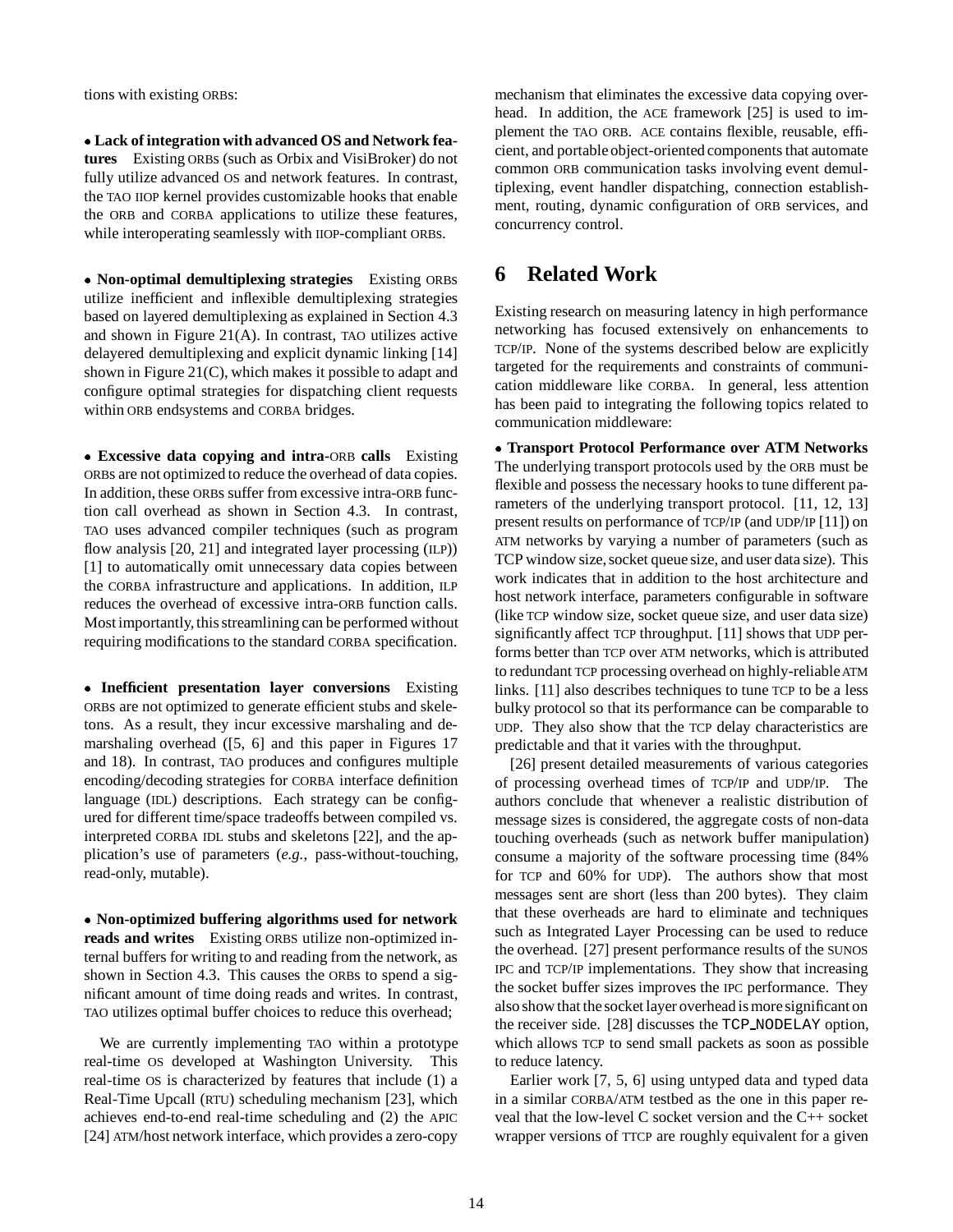![](_page_14_Figure_0.jpeg)

Figure 21: Demultiplexing Strategies

socket queue size. Likewise, the performance of Orbix for sequences of scalar data types is almost the same as that reported for untyped data sequences. However, the performance of transferring sequences of CORBA structs for 64 K and 8 K socket queue sizes was much worse than those for the scalars. This overhead arises from the amount of time the CORBA implementations spend performing presentation layer conversions and data copying.

The results from this paper reveal that latency increases with increase in number of objects. The variation between request algorithms revealed that the server-side did not cache any information. We plan to incorporate caching behavior in ourTAO ORB to improve latency.

 **Presentation Layer and Data Copying** The presentation layer is a major bottleneck in high-performance communication subsystems [1]. This layer transforms typed data objects from higher-level representations to lower-level representations (marshaling) and vice versa (demarshaling). In both RPC toolkits and CORBA, this transformation process is performed by client-side stubs and server-side skeletons that are generated by interface definition language (IDL) compilers. IDL compilers translate interfaces written in an IDL (such as Sun RPC XDR [29], DCE NDR, or CORBA CDR [2]) to other forms such as a network wire format.

Eliminating the overhead of presentation layer conversions requires highly optimized stub compilers (*e.g.,* Universal Stub Compiler [16]) and the Flick IDL compiler [17]. The generated stub code must make an optimal tradeoff between compiled code (which is efficient, but large in size) and interpreted code (which is slow, but compact) [22].

Our earlier results [5, 6] have presented detailed measurements of presentation layer overhead for transmitting richlytyped data. Our results for sending structs reveal that with increasing sender buffer sizes, the marshaling overhead increases, thereby increasing the latency. We plan to design stub compilers that will adapt according to the run-time access characteristics of various data types and operations.

The run-time usage of a operation or data type can be used to dynamically link in either the compiled or an interpreted version of marshaling code.

 **Application Level Framing and Integrated Layer Processing on Communication Subsystems** Conventional layered protocol stacks and distributed object middleware lack the flexibility and efficiency required to meet the quality of service requirements of diverse applications running over high-speed networks. One proposed remedy for this problem is to use *Application Level Framing* (ALF) [1, 30, 31] and *Integrated Layer Processing* (ILP) [1, 32, 33]. ALF ensures that lower layer protocols deal with data in units specified by the application. ILP provides the implementor with the option of performing all data manipulations in one or two integrated processing loops, rather than manipulating the data sequentially. [34] have shown that although ILP reduces the number of memory accesses, it does not reduce the number of cache misses compared to a carefully designed non-ILP implementation. A major limitation of ILP described in [34] is its applicability to only non-ordering constrained protocol functions and its uses of macros that restrict the protocol implementation from being dynamically adapted to changing requirements.

As shown by our results, CORBA implementations suffer from a number of overheads that includes the many layers of software and large chain of function calls. We plan to use integrated layer processing to minimize the overhead of the various software layers. Our plans call for developing a factory of ILP based inline functions that are targeted to perform different functions. This way, we can dynamically link in the required function as the requirements change and yet have an ILP based implementation.

 **Demultiplexing** Demultiplexing routes messages between different levels of functionality in layered communication protocol stacks. Most conventional communication models (such as the Internet model or the ISO/OSI reference model) require some form of multiplexing to support interop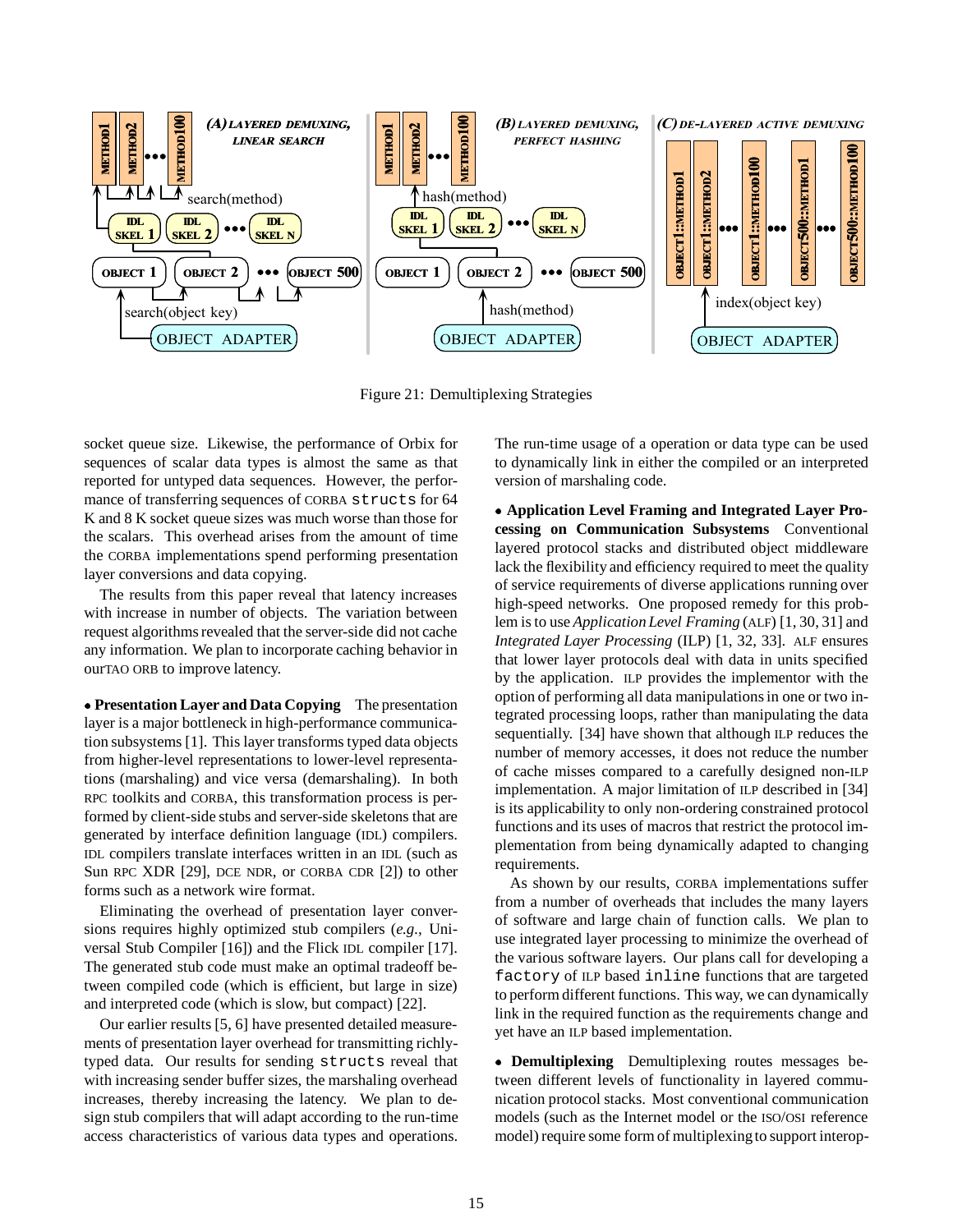erability with existing operating systems and protocol stacks. In addition,conventional CORBA implementations utilize several extra levels of demultiplexing at the application layer to associate incoming client requests with the appropriate object implementation and method (as shown in Figure 3). Layered multiplexing and demultiplexing is generally disparaged for high-performance communication systems [35] due to the additional overhead incurred at each layer.[15] describes a fast and flexible message demultiplexing strategy based on dynamic code generation. [14] evaluates the performance of alternative demultiplexing strategies for real-time CORBA.

Our results for latency measurements have shown that with increasing number of objects, the latency increases. This is partly due to the additional overhead of demultiplexing the request to the appropriate method of the appropriate object. We propose to use a delayered demultiplexing architecture [14] that can select optimal demultiplexing strategies based on compile-time and run-time analysis of CORBA IDL interfaces.

## **7 Concluding Remarks**

An important class of applications (such as avionics, distributed interactive simulation, and telecommunication systems) require scalable, low latency communication. As shown in this paper, latency-sensitive applications that utilize many target objects are not yet supported efficiently by contemporary CORBA implementations due to presentation layer conversions, data copying, demultiplexing overhead, and many layers of virtual function calls. On low-speed networks this overhead is often masked. On high-speed networks, this overhead becomes a significant factor limiting communication performance and ultimately limiting adoption by developers.

The results presented in this paper illustrate that current implementations of CORBA do not scale well as the number of objects increase by several orders of magnitude. The latency for Orbix for parameterless operations increases roughly 1.12 times for every increase of 100 server objects. In contrast, the latency for VisiBroker remains unaffected due to its hashingbased server-side demultiplexing strategy. However, neither ORB is capable of handling a large number of requests for a large number of objects without crashing.

Latency for sending types data in both ORBS increases as the size of the data increases. This is attributed to the additional overhead of presentation layer conversions. We are currently working towards eliminating presentation layer overhead by using measurement and principle driven optimizations [19]. Our optimizations are based on principles such as eliminating waste, precomputing and storing to avoid unnecessary repetitive computation, and optimizing for the common case.

In general, our latency experiments indicate that CORBA implementations have not been optimized to support lowlatency quality of service. Therefore, these CORBA implementations are not yet suited for mission-critical latency-

sensitive applications running over high-speed networks. Likewise, our scalability experiments indicate that current CORBA implementations have neither been engineered nor optimized to support large numbers of objects. As a result, these implementations may not yet be suitable to build large-scale, performance-sensitive distributed systems and applications over high-speed networks.

Our goal in precisely pinpointing the sources of overhead for communication middleware is to develop scalable and flexible CORBA implementations that can deliver gigabit data rates for bandwidth-sensitive applications and provide low latency guarantees to delay-sensitive applications. We are currently implementing a lightweight ORB called TAO that eliminates these overheads. The source code for the various tests performed in this paper is made available through the ACE [25] software distribution at www.cs.wustl.edu/~schmidt/ACE.html.

## **Acknowledgments**

We like to thank IONA and Visigenic for their help in supplying the CORBA implementations used for these tests. Both companies are currently working to eliminate the latency overhead and scalability limitations described in this paper. We expect their forthcoming releases to perform much better over high-speed ATM networks.

## **References**

- [1] David D. Clark and David L. Tennenhouse, "Architectural Considerations for a New Generation of Protocols," in *Proceedings of the Symposium on Communications Architectures and Protocols (SIGCOMM)*, Philadelphia, PA, Sept. 1990, ACM, pp. 200–208.
- [2] Object Management Group, *The Common Object Request Broker: Architectureand Specification*, 2.0 edition, July 1995.
- [3] Object Management Group, *CORBAServices: Common Object Services Specification, Revised Edition*, 95-3-31 edition, Mar. 1995.
- [4] Irfan Pyarali, Timothy H. Harrison, and Douglas C. Schmidt, "Design and Performance of an Object-Oriented Framework for High-Performance Electronic Medical Imaging," *USENIX Computing Systems*, vol. 9, no. 4, November/December 1996.
- [5] Aniruddha Gokhale and Douglas C. Schmidt, "Measuring the Performance of Communication Middleware on High-Speed Networks," in *Proceedings of SIGCOMM '96*, Stanford, CA, August 1996, ACM, pp. 306–317.
- [6] Aniruddha Gokhale and Douglas C. Schmidt, "The Performance of the CORBA Dynamic Invocation Interface and Dynamic Skeleton Interface over High-Speed ATM Networks," in *Proceedings of GLOBECOM '96*, London, England, November 1996, IEEE, pp. 50–56.
- [7] Douglas C. Schmidt, Timothy H. Harrison, and Ehab Al-Shaer, "Object-Oriented Components for High-speed Network Programming," in *Proceedings of the*  $1^{st}$  *Conference on Object-Oriented Technologiesand Systems*, Monterey, CA, June 1995, USENIX.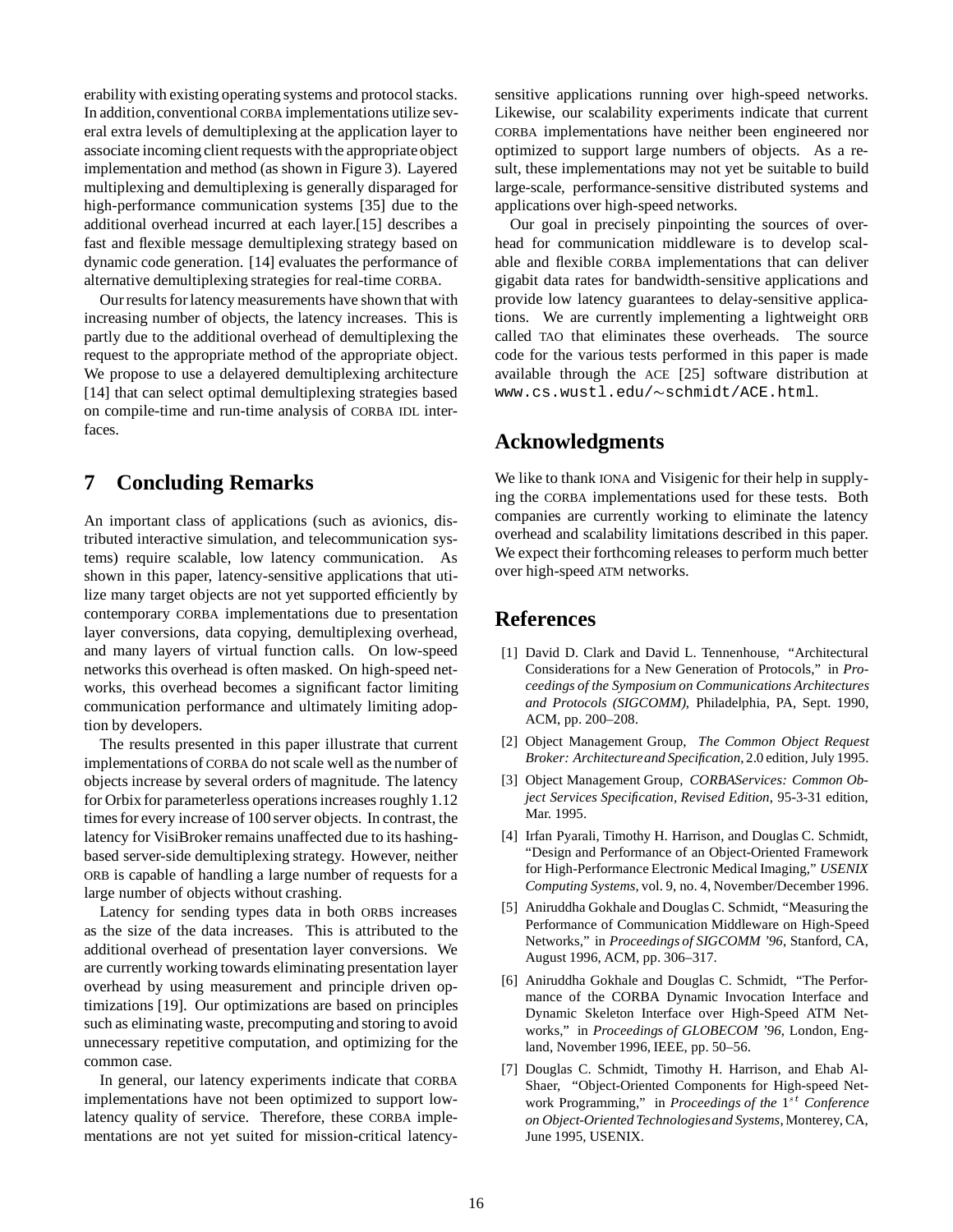- [8] Douglas C. Schmidt, David L. Levine, and Timothy H. Harrison, "An ORB Endsystem Architecture for Hard Real-Time Scheduling," Feb. 1997, Submitted to OMG in response to RFI ORBOS/96-09-02.
- [9] Kenneth Birman and Robbert van Renesse, "RPC Considered Inadequate," in *Reliable Distributed Computing with the Isis Toolkit*, pp. 68–78. IEEE Computer Society Press, Los Alamitos, 1994.
- [10] USNA, *TTCP: a test of TCP and UDP Performance*, Dec 1984.
- [11] Sudheer Dharnikota, Kurt Maly, and C. M. Overstreet, "Performance Evaluation of TCP(UDP)/IP over ATM networks," Department of Computer Science, Technical Report CSTR 94 23, Old Dominion University, September 1994.
- [12] Minh DoVan, Louis Humphrey, Geri Cox, and Carl Ravin, "Initial Experiencewith AsynchronousTransfer Mode for Use in a Medical Imaging Network," *Journal of Digital Imaging*, vol. 8, no. 1, pp. 43–48, February 1995.
- [13] K. Modeklev, E. Klovning, and O. Kure, "TCP/IP Behavior in a High-Speed Local ATM Network Environment," in *Proceedings of the* 19th *Conference on Local Computer Networks*, Minneapolis, MN, Oct. 1994, IEEE, pp. 176–185.
- [14] Aniruddha Gokhale, Douglas C. Schmidt, and Stan Moyer, "Evaluating the Performance of Demultiplexing Strategies for Real-time CORBA," in *Submitted to GLOBECOM '97*, , Phoenix, AZ, November 1997, IEEE.
- [15] Dawson R. Engler and M. Frans Kaashoek, "DPF: Fast, Flexible Message Demultiplexing using Dynamic Code Generation," in *Proceedings of ACM SIGCOMM '96 Conference in Computer Communication Review*, Stanford University, California, USA, August 1996, pp. 53–59, ACM Press.
- [16] Sean W. O'Malley, Todd A. Proebsting, and Allen B. Montz, "USC: A Universal Stub Compiler," in *Proceedings of the Symposium on Communications Architectures and Protocols (SIGCOMM)*, London, UK, Aug. 1994.
- [17] Eric Eide, Kevin Frei, Bryan Ford, Jay Lepreau, and Gary Lindstrom, "Flick: A Flexible, Optimizing IDL Compiler," in *Proceedings of ACM SIGPLAN '97 Conference on Programming Language Design and Implementation (PLDI)*, Las Vegas, NV, June 1997, ACM.
- [18] Douglas C. Schmidt, Aniruddha Gokhale, Tim Harrison, and Guru Parulkar, "A High-Performance EndsystemArchitecture for Real-time CORBA," *IEEE Communications Magazine*, vol. 14, no. 2, February 1997.
- [19] Aniruddha Gokhale and Douglas C. Schmidt, "Optimizing the Performance of the CORBA Internet Inter-ORB Protocol Over ATM," in *Submitted for publication (Washington University Technical Report #WUCS-97-10)*, February 1997.
- [20] Jong-Deok Choi, Ron Cytron, and Jeanne Ferrante, "Automatic Construction of Sparse Data Flow Evaluation Graphs," in *Conference Record of the Eighteenth Annual ACE Symposium on Principles of Programming Languages*. ACM, January 1991.
- [21] Ron Cytron, Jeanne Ferrante, Barry K. Rosen, Mark N. Wegman, and F. Kenneth Zadeck, "Efficiently Computing Static Single Assignment Form and the Control Dependence Graph," in *ACM Transactions on Programming Languages and Systems*. ACM, October 1991.
- [22] Phillip Hoschka and Christian Huitema, "Automatic Generation of Optimized Code for Marshalling Routines," in *IFIP Conference of Upper Layer Protocols, Architectures and Applications ULPAA'94*, Barcelona, Spain, 1994, IFIP.
- [23] R. Gopalakrishnan and G. Parulkar, "A Real-time Upcall Facility for Protocol Processing with QoS Guarantees," in  $15^{th}$ *Symposium on Operating System Principles (poster session)*, Copper Mountain Resort, Boulder, CO, Dec. 1995, ACM.
- [24] Zubin D. Dittia, Jr. Jerome R. Cox, and Guru M. Parulkar, "Design of the APIC: A High Performance ATM Host-Network Interface Chip," in *IEEE INFOCOM '95*, Boston, USA, April 1995, IEEE Computer Society Press, pp. 179–187.
- [25] Douglas C. Schmidt and Tatsuya Suda, "An Object-Oriented Framework for Dynamically Configuring Extensible Distributed Communication Systems," *IEE/BCS Distributed Systems Engineering Journal(Special Issue on Configurable Distributed Systems)*, vol. 2, pp. 280–293, December 1994.
- [26] Jonathan Kay and Joseph Pasquale, "The Importance of Non-Data Touching Processing Overheads in TCP/IP," in *Proceedings of SIGCOMM '93*, San Francisco, CA, September 1993, ACM, pp. 259–269.
- [27] Christos Papadopoulos and Gurudatta Parulkar, "Experimental Evaluation of SUNOS IPC and TCP/IP Protocol Implementation," *IEEE/ACM Transactions on Networking*, vol. 1, no. 2, pp. 199–216, April 1993.
- [28] S. J. Leffler, M.K. McKusick, M.J. Karels, and J.S. Quarterman, *The Design and Implementation of the 4.3BSD UNIX Operating System*, Addison-Wesley, 1989.
- [29] Sun Microsystems, "XDR: External Data Representation Standard," *Network Information Center RFC 1014*,June 1987.
- [30] Isabelle Chrisment, "Impact of ALF on Communication Subsystems Design and Performance," in *First International Workshop on High Performance Protocol Architectures, HIP-PARCH '94*, Sophia Antipolis, France, December 1994, IN-RIA France.
- [31] Atanu Ghosh, Jon Crowcroft, Michael Fry, and Mark Handley, "Integrated Layer Video Decoding and Application Layer Framed Secure Login: General Lessons from Two or Three Very Different Applications," in *First International Workshop on High Performance Protocol Architectures,HIPPARCH '94*, Sophia Antipolis, France, December 1994, INRIA France.
- [32] M. Abbott and L. Peterson, "Increasing Network Throughput by Integrating Protocol Layers," *ACM Transactions on Networking*, vol. 1, no. 5, October 1993.
- [33] Antony Richards, Ranil De Silva, Anne Fladenmuller, Aruna Seneviratne, and Michael Fry, "The Application of ILP/ALF to Configurable Protocols," in *First International Workshop on High Performance Protocol Architectures,HIPPARCH '94*, Sophia Antipolis, France, December 1994, INRIA France.
- [34] Torsten Braun and Christophe Diot, "Protocol Implementation Using Integrated Layer Processnig," in *Proceedings of the Symposium on Communications Architectures and Protocols (SIGCOMM)*. ACM, September 1995.
- [35] David L. Tennenhouse, "Layered Multiplexing Considered Harmful," in *Proceedings of the* 1<sup>st</sup> *International Workshop on High-Speed Networks*, May 1989.